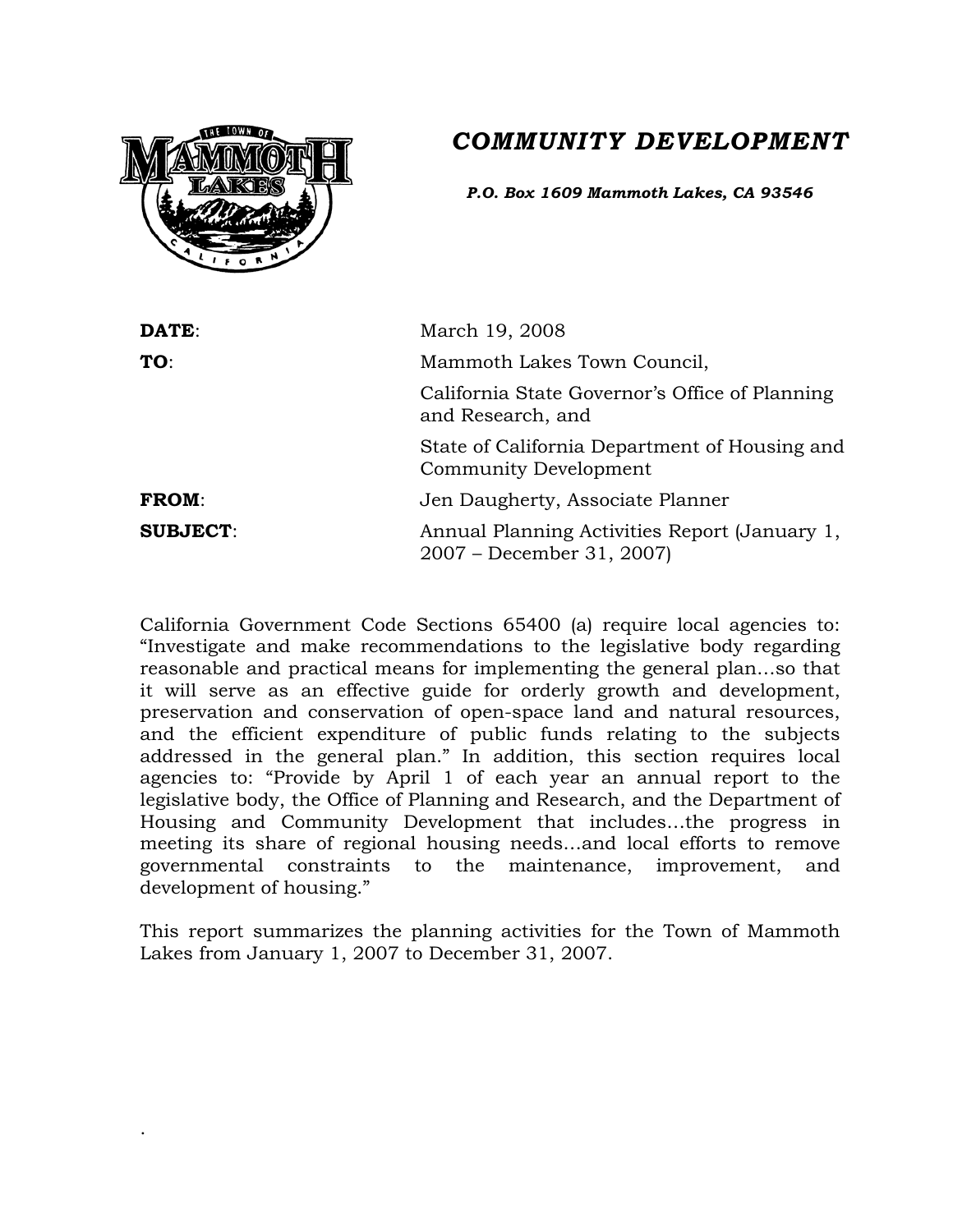### **TOWN OF MAMMOTH LAKES ANNUAL PLANNING ACTIVITIES REPORT January 1, 2007 – December 31, 2007**

#### **OVERVIEW**

#### **General Plan:**

The Community Development Department initiated a comprehensive update of the General Plan as a work program that began in November of 2002. During the period between January 1 and August 15, 2007, the Town held extensive public workshops, meetings and public hearings on the General Plan Update. On May 23, 2007, the Mammoth Lakes Planning Commission recommended that the Mammoth Lakes Town Council approve the updated General Plan and all associated California Environmental Quality Act (CEQA) certifications and findings (Planning Commission Resolution 2007- 14). The Mammoth Lakes Town Council approved the General Plan Update (2007 General Plan) and certified the Final Program Environmental Impact Report including all associated CEQA findings for the General Plan Update on August 15, 2007. The General Plan elements that were not updated in this General Plan Update are the Housing, Noise, and Parks and Recreation elements. The Housing Element (2003) is anticipated to be updated in 2008; the Noise Element (1997) is anticipated to be updated by 2012 as feasible with Town resources; and the Parks and Recreation Element (1990) is anticipated to be updated in 2008 with the new Parks and Recreation Master Plan. In addition to all the work completed on the General Plan Update in 2007, Town staff has completed the following tasks, which further the 2007 General Plan's goals.

**Conservation and Open Space Elements** – Four elements in the 2007 General Plan address conservation and open space. These elements are Arts, Culture, Heritage and Natural History; Parks, Open Space and Recreation; the Parks and Recreation Element (1990); and Resource Management and Conservation.

The Arts, Culture, Heritage and Natural History Element states: "It is important that arts, culture, heritage and natural history are encouraged throughout the community." The Town continues to enforce Public Arts Fee Fund and Program (Municipal Code 15.18) that develops and maintains a visual arts program for the residents and visitors of Mammoth Lakes to add to the economic viability of the community; and to enhance the environment and unique character of Mammoth Lakes by providing for the acquisition and maintenance of quality works of public art. The Town's Public Art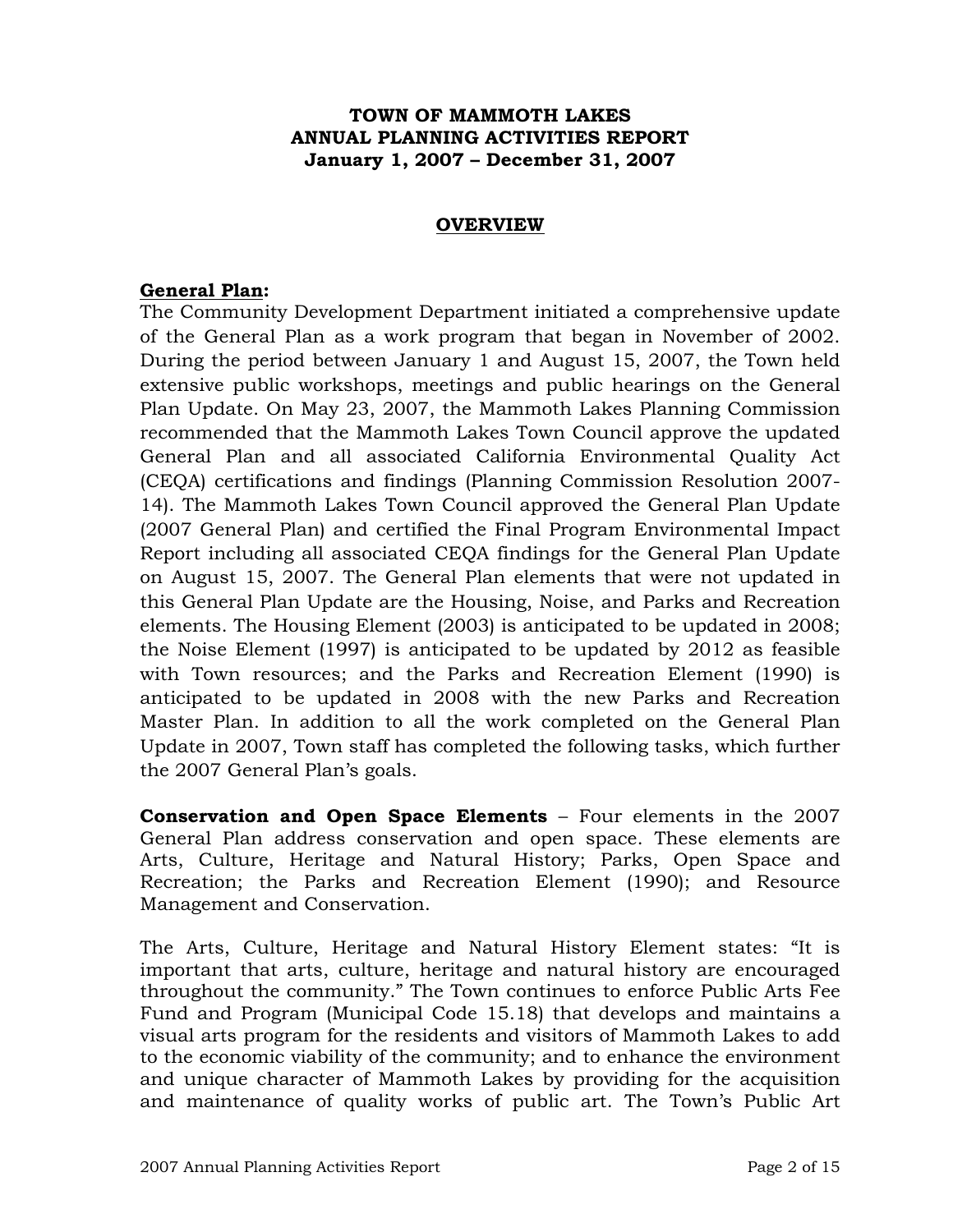Commission is active in carrying out the duties of the Public Arts Fee Fund and Program.

The California Environmental Quality Act (CEQA) requires a cultural resources analysis for all proposed development projects. Mitigation measures are identified for each project to reduce impacts to cultural resources. The Town includes these project specific mitigation measures as conditions of approval for the project to protect cultural resources.

The Parks, Open Space and Recreation Element states: "Parks, open space, and our recreational opportunities in Mammoth Lakes are critical to our residents and to the success of our tourism-based economy." The Town is currently working on a new Parks and Recreation Master Plan that outlines the vision for developing parks and recreation within Mammoth Lakes for the next 18 years. The new Parks and Recreation Master Plan is intended to update the Parks and Recreation Element of the General Plan (1990) and is anticipated to be adopted by the Town in 2008. The Town also entered into contractual services agreement and a Memorandum of Understanding with Mammoth Lakes Trails and Public Access, a non-profit dedicated to trails and public access issues in Mammoth Lakes and the surrounding areas, to aid in the Concept and Master Planning (CAMP)/Trails Master Planning process. In addition, the Town continues to collect Development Impact Fees for parkland and recreation facilities from development projects.

The Resource Management and Conservation Element states: "Mammoth Lakes is valued for its majestic setting, the forest and trees, the smell of the pines, wildlife, clean air and water. The goals and policies of this Element address the community of Mammoth Lakes being a leader in managing and conserving these resources." This Element's goals and policies support the preservation of Mammoth Creek, which runs through the town, by prohibiting development that does not maintain established setbacks and by continuing to manage Town-owned properties along Mammoth Creek for open space, habitat preservation and passive recreation. The Mammoth Lakes Fire Protection District (MLFPD) in cooperation with the Town continues work on a project to protect the natural resources of Mammoth Creek that includes the removal of fallen trees and brush on Town-owned forested land located adjacent to the creek. This project is in the process of being expanded in coordination with the United States Forest Service (USFS) and Valentine Reserve. The MLFPD has also worked with private properties on fuels reduction projects that have been approved by the Town through tree removal permits. The Town continues to require tree removal permits to preserve the trees within the community to the maximum extent feasible. In addition, the Town is anticipated to adopt a new MLFPD ordinance to incorporate local amendments into the State adopted International Building Code in early 2008.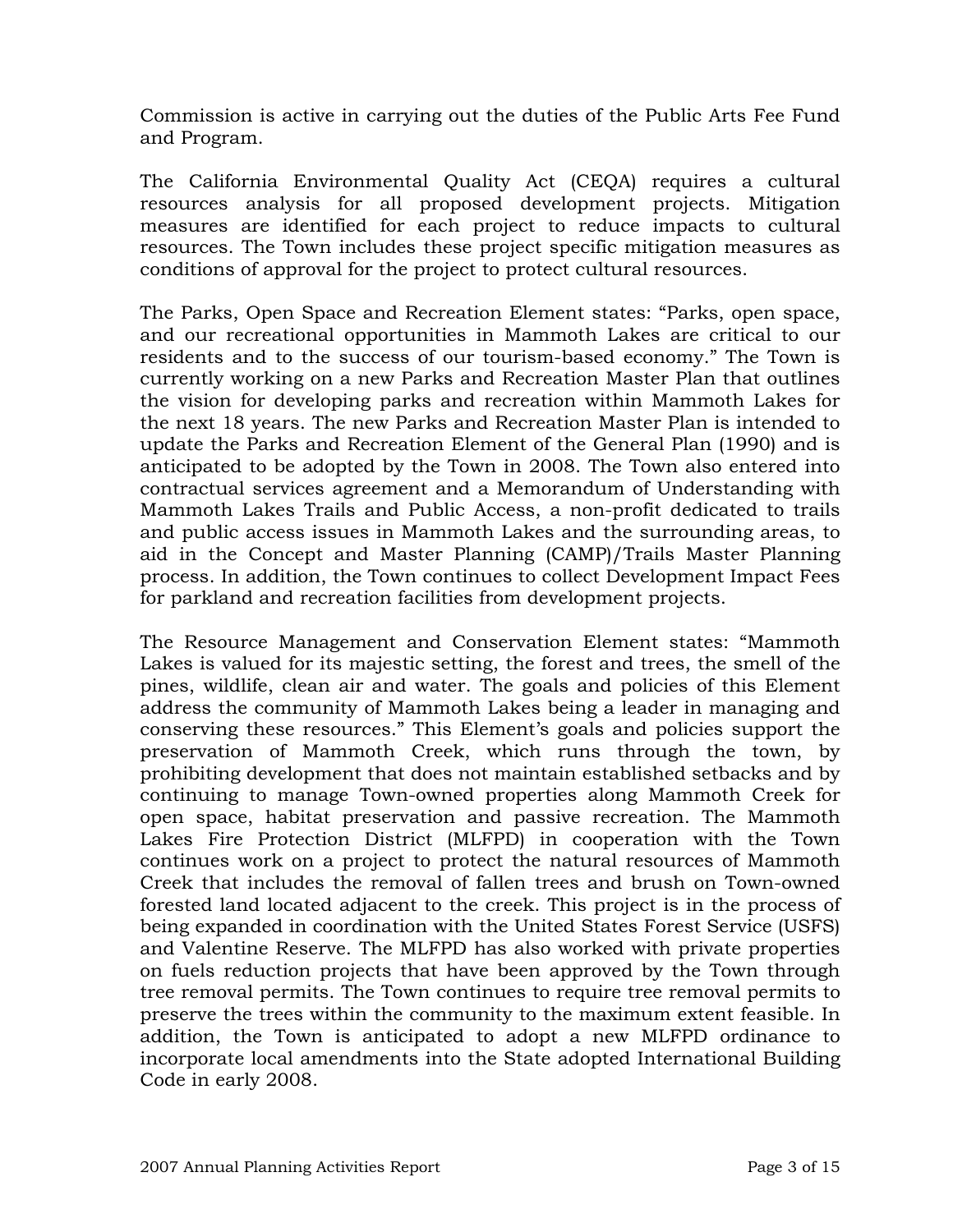The Town continues to enforce the Water-Efficient Landscape Regulations (Municipal Code 15.36) which was adopted pursuant to the Water Conservation in Landscaping Act. These regulations require proposed development projects to submit a Landscape Documentation Package that details the total water use, landscape design plan, irrigation schedule, and a water conservation concept statement. The Landscape Documentation Package must be approved by the Town before building permits are issued.

The Town's Police Department is trained in wildlife management so they can work year-round to manage wildlife issues within the town, such as issues related bears and coyotes in an urban environment. The Town requires all new trash enclosures, receptacles and food storage areas to be animal resistant.

In addition, the California Environmental Quality Act (CEQA) requires analysis of aesthetic, air quality, biological resources, and water quality for all proposed development projects. Mitigation measures are identified for each project to reduce impacts to these resources. The Town includes these project specific mitigation measures as conditions of approval for the project to protect Mammoth Lakes' natural resources.

**Circulation Element** – The Mobility Element in the 2007 General Plan addresses circulation and states, "Mammoth Lakes will be connected, accessible, uncongested and safe with emphasis on feet first, public transportation second, and car last." To promote non-motorized transportation to the Lakes Basin, the Town started construction of the Lake Mary Bike Lane project. The project is constructing a five-mile Class I bike path from Minaret Road to Horseshoe Lake and is anticipated to be completed in fall 2009. The Town is anticipating the construction of sidewalks in conjunction with street rehabilitation on the South Main Frontage Road from Manzanita Road to the westerly end of the frontage road and on Canyon Boulevard from Forest Trail to Canyon Lodge in 2008.

In 2007, the Town also initiated contracts with Nelson/Nygaard, consulting specialists in transit and multi-modal transportation planning, to provide additional transportation analysis for major proposed development projects including Transportation Demand Management strategies. The Town also continues to hold quarterly meetings with the California Department of Transportation (Caltrans - District 9) on various issues and proposed projects on State Route 203/Main Street.

The Town continues work on a traffic monitoring project within the town at 14 permanent locations to provide data for traffic related mitigation project implementation timing and overall traffic circulation information. A new traffic model is being prepared for the Town to provide more detailed analysis of proposed project traffic impacts and to allow for additional traffic monitoring capabilities. This traffic model is anticipated to be complete in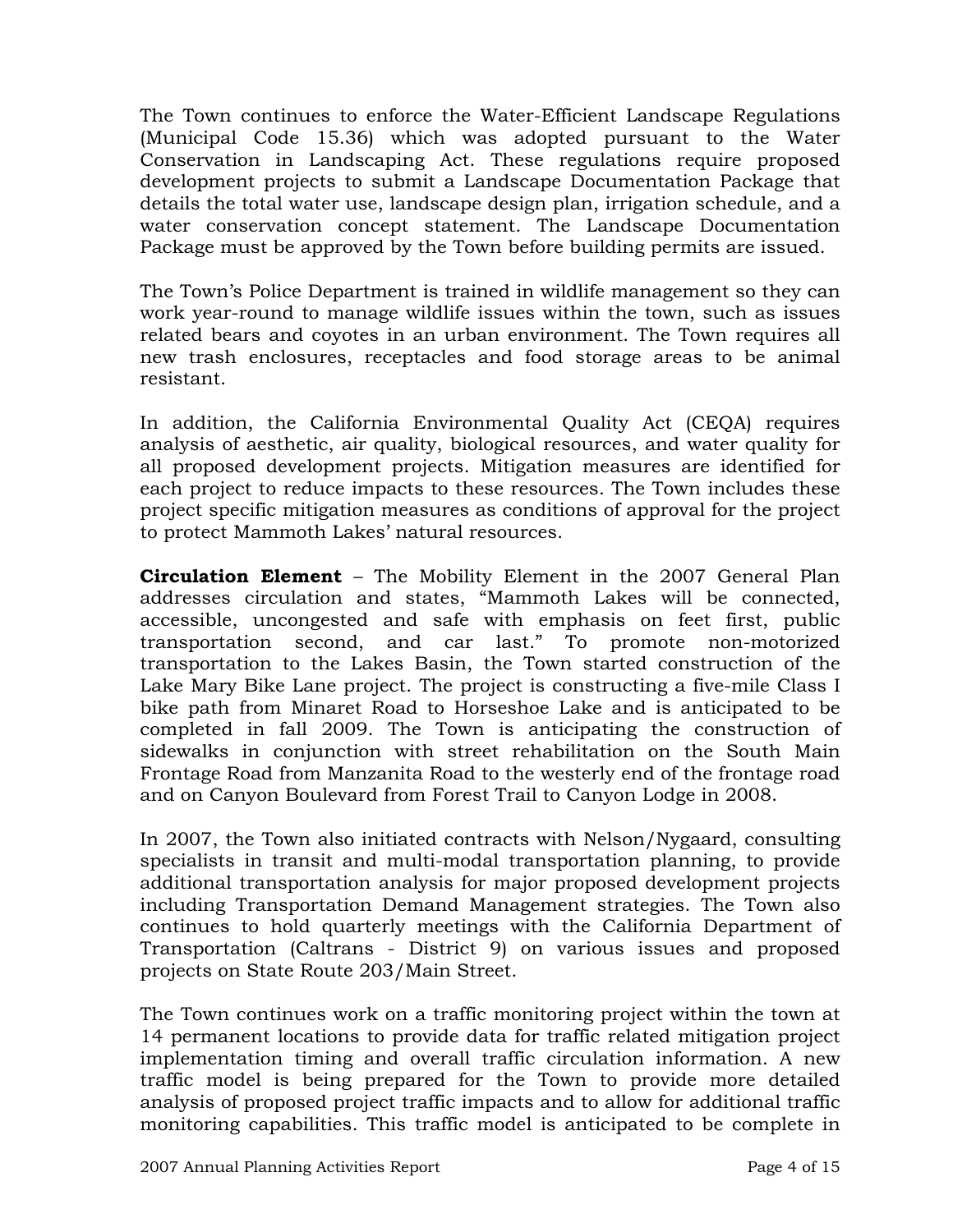the summer of 2008. Also, the Town purchased a new loader in order to maintain street capacity and level of service for snow removal during snow storms as described in Town policy.

Work continues on the Town's Airport improvement projects and a project to provide scheduled winter air service to the Mammoth-Yosemite Airport. This air service is expected to result in less private vehicles in Mammoth Lakes, thereby supporting transit and the General Plan's "feet-first" goal while also providing a convenient method of transportation to and from the town for residents and visitors. The Environmental Impact Statement (EIS) by the Federal Aviation Administration is currently out for public review and the Town is due to release a Mitigated Negative Declaration in March 2008. Design for the runway rehabilitation project is underway and is expected to be constructed in summer 2008. The airport terminal building design has been completed, which will upgrade the terminal to Federal Aviation Administration and Transportation Security Administration standards. These upgrades are also expected to be complete in summer 2008.

The Town of Mammoth Lakes, in partnership with the Mammoth Mountain Ski Area Development Corporation, coordinated the preparation of plans for the North Village Parking Structure to provide adequate parking for retail and other uses/activities within the North Village. The North Village Parking Structure Use Permit and Design Review were approved by the Town's Planning Commission on June 13, 2007.

In addition, the Town Council created a Mobility Commission in 2007 to facilitate the goals in the Mobility Element. Staff is currently working on a Work Plan Approach for preparing and adopting a Mobility Plan with the Mobility Commission. The Town continues to collect Development Impact Fees for transit and trails from development projects.

**Housing Element** – A goal of the Town's Housing Element is "To ensure the provision of a variety of housing types suitable to the needs of the different social and economic segments of Mammoth Lakes' population." Town staff continues to implement the Affordable Housing Mitigation Regulations of the Town (Municipal Code 17.36). In 2007, 1 "very low" and 17 "low" income units were constructed or acquired, for a total of 18 Deed Restricted Affordable Units. These 18 units are the two and three bedroom units at the Jeffreys, a two bedroom unit at Bigwood, and a two bedroom unit at Nordica, which are deed restricted to the household income levels identified above based upon the Area Median Income (AMI) level established by the State of California Department of Housing and Community Development for Mono County. A total of 18 new affordable housing units were made available in 2007 and a number of other units were under construction (see Housing Projects/Programs section below and Attachment 1, "Annual Element Progress Report – Housing Element Implementation" for more information). The Housing Element is anticipated to be updated in 2008.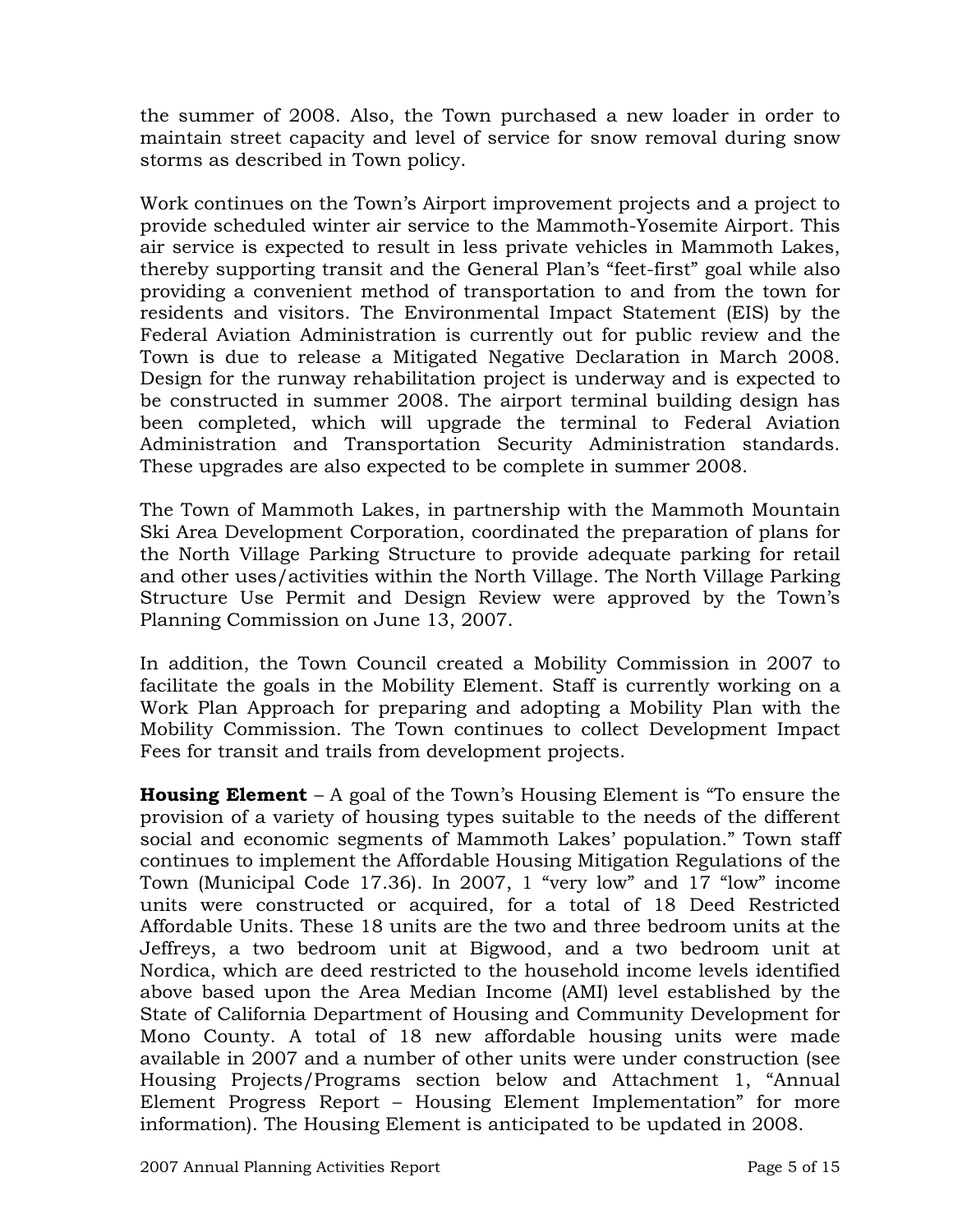**Land Use Element** – Three elements in the 2007 General Plan address land use. These elements are Land Use; Community Design; and Neighborhood and District Character.

The Land Use Element states: "An overarching principle of the community is to maintain the town's compact urban form, protect natural and outdoor recreation resources, and prevent sprawl." The Town has started the process of "District Planning" identified in the General Plan to provide additional information on major proposed development projects concerning Population At One Time (PAOT)/density impacts, community design characteristics, mobility, community amenities, mixed-use possibilities, a greater geographic area (area of influence) and other topics. District Planning is currently underway for the Clearwater project (North Old Mammoth Road District), Mammoth Crossings project (North Village District), and the Sherwin project (East OSSC District). It is anticipated that at least three to five more major proposed development projects will undergo district planning in 2008.

The Land Use Element also requires that community benefits such as enhancing tourism, community, and environmental objectives of the Town be achieved in order to grant density bonuses for hotel, motel and transient lodging projects. This requirement is anticipated to result in the provision of amenities and services that are needed not only for the additional density, but also for the existing residents and visitors of Mammoth Lakes.

The Community Design Element states: "Our community is set within the forest; trees and the natural landscape are prominent and create a sense of scale and strong aesthetic." To implement the policies and actions of the Element, the Town continues to retain an Advisory Design Panel (ADP) that reviews the site design, building massing and architecture of proposed development projects in Mammoth Lakes. In addition, the Town continues to implement and revisit the Town's Design Guidelines to achieve desired community design through project review or the entitlement process. The District Planning process, described above, is also analyzing community design components of projects such as streetscape, public spaces, and views.

The Neighborhood and District Character Element states: "To enhance the unique character of Mammoth Lakes, development of individual sites and districts must be carefully planned…the community's overall mix and composition of land uses, housing, employment, lodging and amenities should be considered in the planning of each district." As previously stated, the process of district planning has been initiated to facilitate the overall planning of districts. This is anticipated to be an on-going and evolving process as more district plans are prepared. This element also identifies Special Study Areas for which studies will be prepared to aid in future planning. Special Study Areas are Mammoth Creek Corridor; Gateway; Main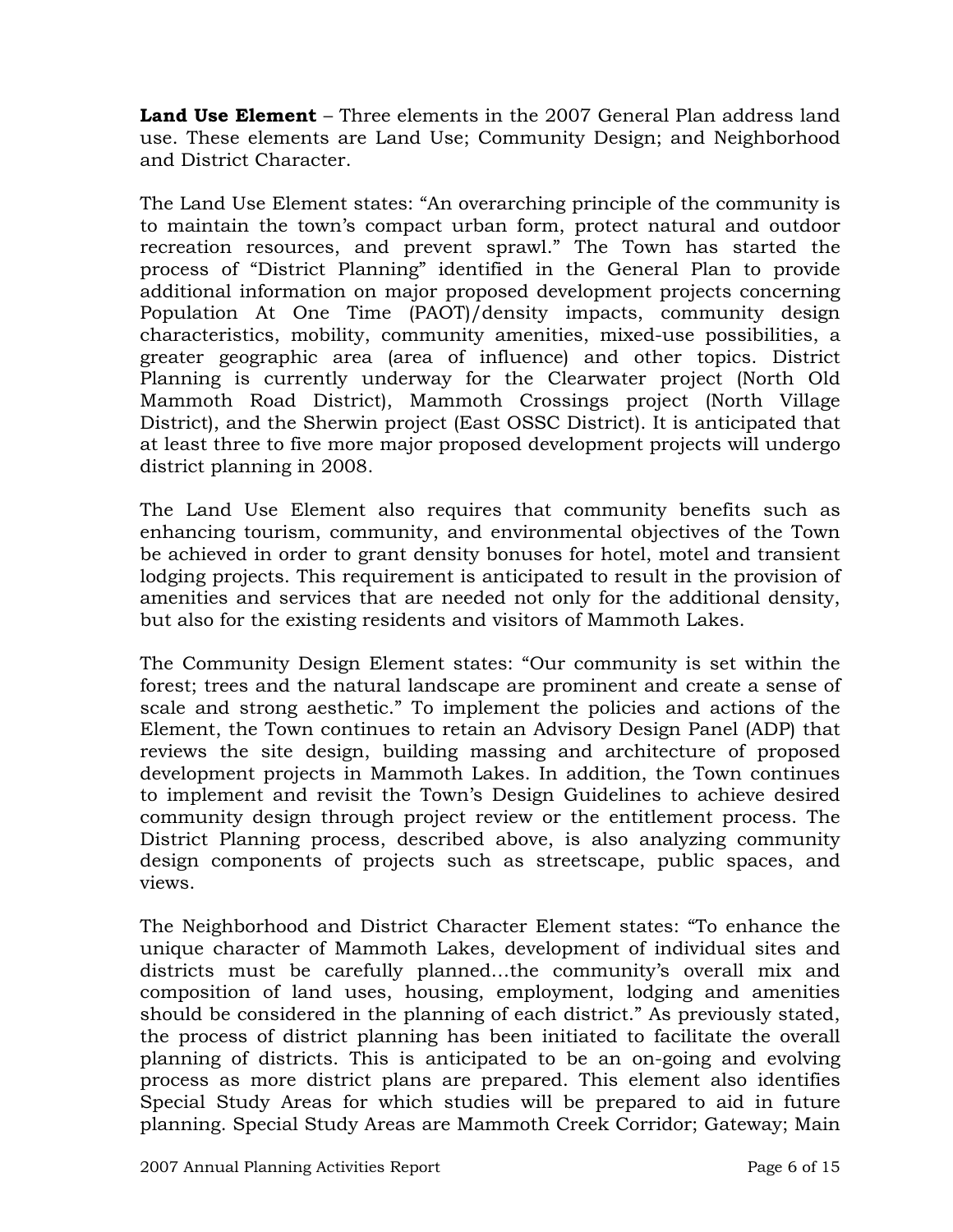Street, Old Mammoth Road, and Shady Rest; Sierra Valley Sites; and the Bell-shaped Parcel. These special studies are anticipated to be prepared within the next five years.

The Neighborhood and District Character Element discusses the Civic Center as part of the Gateway District and states that the Civic Center will reinforce the importance of public safety and security and civic events and functions. Town has actively worked with the Southern Mono Health Care District, Mono County Superior Courts, and Mono County to obtain a 10.01-acre property from the U.S. Forest Service at the intersection of Main Street and Sierra Park Road for a future police station, Superior Courts, and an interagency civic center. The police station is discussed in more detail under Safety Element below.

In addition, the Town coordinated with the Mammoth Unified School District on the construction of an ice rink / multi-use facility on the Mammoth Unified School District and Mono County Office of Education property, adjacent to the public library. On April 11, 2007 the Town's Planning Commission approved the ice rink / multi-use facility. The ice rink / multi-use facility opened in January 2008.

**Noise Element** – Noise is addressed in two elements of the 2007 General Plan. These elements are Noise (1997) and Community Design.

A goal of the Noise Element is: "To protect the citizens of the Town from the harmful and annoying effects of exposure to excessive noise." A goal of the Community Design Element is: "Enhance community character by minimizing noise." The Town continues to enforce the noise limits stated in Municipal Code 8.16 Noise Regulation. In addition, the California Environmental Quality Act (CEQA) requires a noise analysis for all proposed development projects. Mitigation measures are identified for each project to reduce noise impacts. The Town includes these project specific mitigation measures as conditions of approval for the project to reduce noise impacts. The Noise Element is anticipated to be updated by 2012 as feasible with Town resources.

**Safety Element** – The Public Health and Safety Element in the 2007 General Plan addresses safety. This Element states: "The community will be comfortable and safe. Facilities that are important to a livable community will be supported, provided, and encouraged." The Town's Municipal Code continues to allow day care facilities in residential zones to encourage adequate and high quality child care in Mammoth Lakes.

As previously stated, land for a Civic Center was obtained through a land exchange with the U.S. Forest Service. The Civic Center design concept includes a new police station which is needed to provide adequate police services and resources for the growing community of Mammoth Lakes. A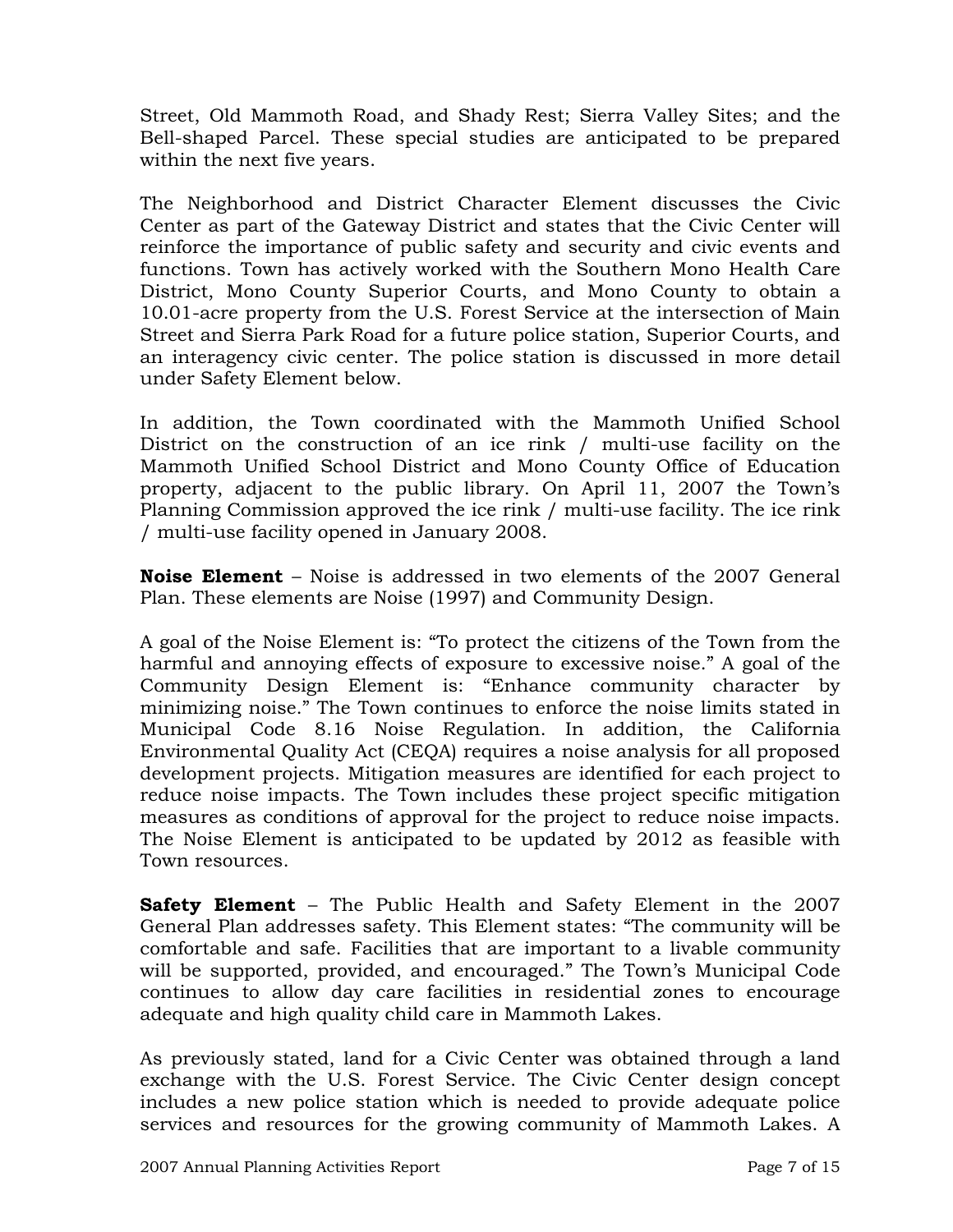design team, LPA, was hired by the Town to design the Police Department facility on the Civic Center site. On December 12, 2007 the Town's Planning Commission approved the Police Station project. In addition, the Mammoth Lakes Town Council allocated funding on December 5, 2007 to pursue a LEED (Leadership in Energy and Environmental Design) certification for the Police Station building.

The Town continues to enforce building code requirements to minimize loss of life, injury, and property damage from snow, earthquakes, and fire. The Town also continues to work closely with the Mammoth Lakes Fire Protection District to review proposed development projects to ensure adequate emergency access and fire equipment access. All development project applicants are required to submit a Hazardous Waste Acknowledgement Form to disclose any hazardous materials information prior to project review and approval. In addition, the Town maintains an Emergency Operations Plan (EOP) that outlines how the Town will organize to respond to emergencies within the Town's jurisdiction.

**Economy Element** – The Economy Element in the 2007 General Plan is an optional Element (not required by California State Law) that states: "Mammoth Lakes' economy is tourism-based…Mammoth Lakes' economic sustainability is dependent upon the mountain resort, expanded employment opportunities, shoulder season and midweek occupancy, air service and many other components of the community." In 2007, Economic Research Associates (ERA), a consultant to the Town, prepared a Real Estate Market Outlook and Development Strategy Recommendations for the Town of Mammoth Lakes. The Town is using this ERA report to inform strategic and future planning.

### **Housing Projects/Programs:**

Mammoth Lakes Housing, Inc. (MLH) is a private, non-profit, organization that was established in 2003 by the Town of Mammoth Lakes. MLH was established for the purpose of acquiring and developing reasonably priced housing for the resident worker population of the greater Mammoth Lakes area. Additional purposes of MLH include managing and facilitating the ownership or rental of such housing and assisting and encouraging other entities in the development and acquisition of workforce housing. The Town and MLH have a working and contractual relationship to implement the affordable housing components of the Housing Element and other affordable housing objectives.

During 2007, there were four affordable housing projects in various stages of development. These are Tavern Road, Manzanita Apartments, Aspen Village (Phase 2), and the Jeffreys.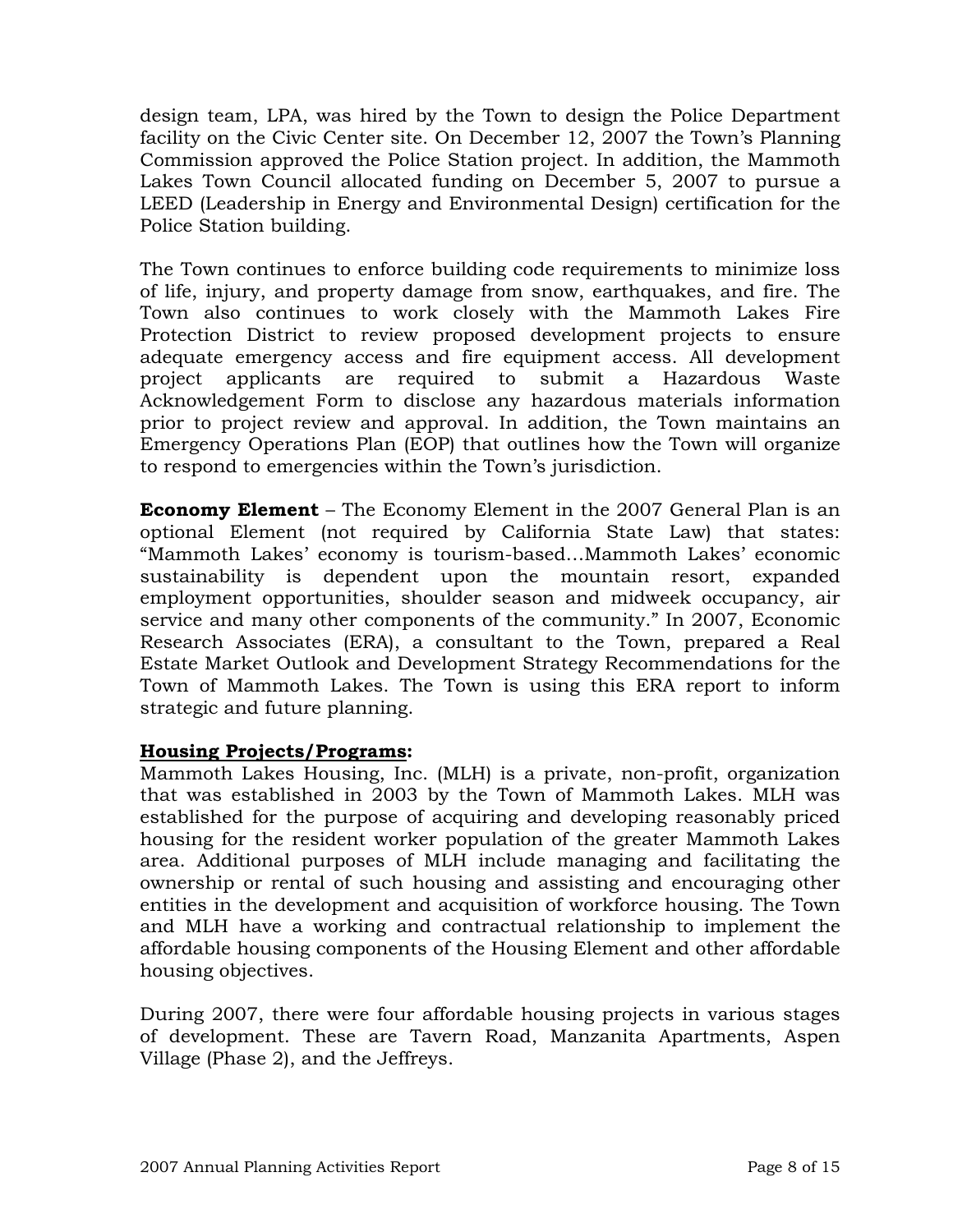The Town's Planning Commission approved an application for the "Tavern Road" project site on February 14, 2007. This project proposes to build 31 affordable apartments, commercial space, and a parking garage on the existing Park-N-Ride site located on the corner of Tavern Road and Old Mammoth Road.

Three affordable housing projects were under construction in 2007:

- The Manzanita Apartments were under construction. This project consists of 14 rental units located on the corner of Manzanita Road and the Main Street frontage road. There are two 2-bedroom and twelve 3 bedroom units on the site. The 14 new units will be restricted to households earning 60% or less of the AMI.
- Phase 2 of the Aspen Village project includes 24 condominium units, which are under construction. The condominium units will be restricted to affordability levels ranging from "low" (80% of Mono County area median income) to 200% AMI. The condominium units will complete the Aspen Village project which also includes 48 apartments that are fully occupied (Phase 1). These units are eligible to those earning 50-60% AMI.
- A 14-unit apartment project, known as the "Jeffreys," consisting of six 2-bedroom and eight 3-bedroom units in addition to an existing duplex, is being occupied. All sixteen units on site are restricted to households earning 60% or less of the AMI.

The Town and MLH continue to work with the property owner and developer for the Shady Rest Tract, a 25 acre parcel designated for 172 affordable housing units. Technical studies for an Environmental Impact Report (EIR) have been prepared for this project site consistent with the California Environmental Quality Act (CEQA). The Town will continue work on this project's EIR when an application is submitted, anticipated in 2008.

Staff is implementing the provisions of the adopted Affordable Housing Mitigation Regulations (Municipal Code 17.36). The Affordable Housing Mitigation regulations are encouraging the development of Mixed-Use projects that include housing above commercial developments.

During 2007, the Town collected in-lieu fees totaling \$190,687.58 to be spent on affordable housing projects. The December 31, 2007 balance within the Affordable Housing Mitigation fund totaled \$641,612.27. The Town Council allocated \$855,983.00 from general fund revenues for workforce housing development and acquisitions.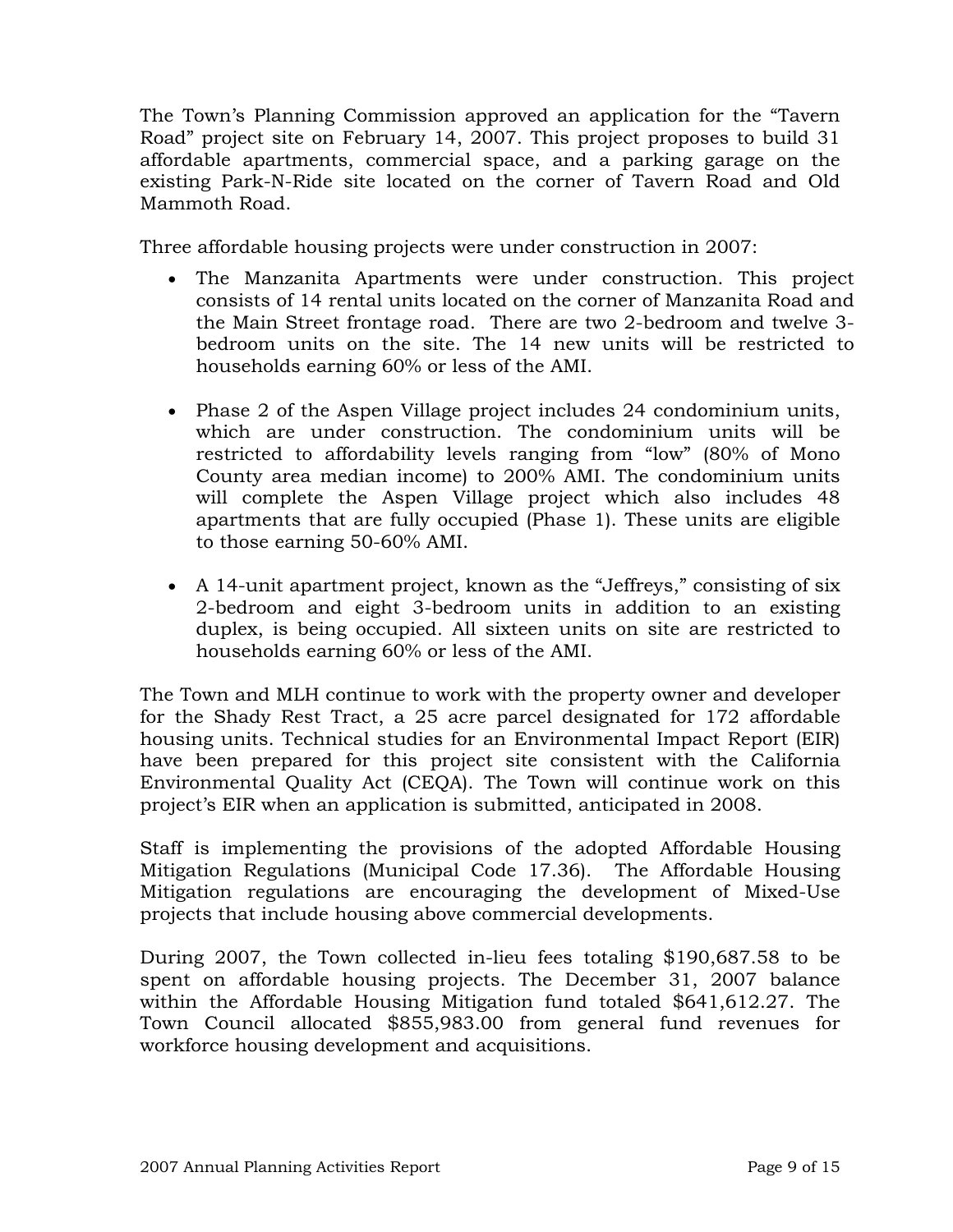### **Grant Applications:**

On March 7, 2007 the Town and Mammoth Lakes Housing, Inc. (MLH) received a \$400,000 grant from the HOME program for homebuyer down payment assistance to income qualifying households. On June 29, 2007 the Town and MLH received a \$600,000 grant from the CalHome program for homebuyer down payment assistance to income qualifying households. On July 1, 2007 the Town and MLH received a \$87,491 grant from the Workforce Housing Program to assist in the construction of the Aspen Village Townhomes. Finally, on August 8, 2007 the Town and MLH received a \$1,500,000 loan from the CalHFA HELP program for homebuyer down payment assistance to income qualifying households.

## **Waste Reduction Programs (AB 939):**

The passing of AB 939 required Counties/Cities to achieve a 50% reduction or diversion of solid waste from landfills by the year 2000. The California Integrated Waste Management Board (CIWMB) realized that this goal was extremely aggressive and passed an amendment giving these jurisdictions through 2005 to achieve the 50% reduction goal. In 2005, the Town submitted an extensive report to the CIWMB documenting the Town's diversion progress for 2004. A diversion rate of 53% was measured. This is outstanding for a community with little "green waste" or landscape debris to dispose. A lot of the diversion was obtained through increased recycling efforts, reuse of asphalt grindings for roadway repair, and sludge cover from Mammoth Community Water District (MCWD). In June of 2006, the CIWMB came to Mammoth Lakes to verify Mammoth Lakes' diversion efforts contained in the report. In September 2007, the CIWMB approved a diversion percentage of 51% for 2004. This new measurement will be used as a new base year for future year measurements. As part of the new franchise agreement negotiations with Mammoth Disposal, a new 16,000 square foot recycling center is being considered. This facility will accommodate recycling needs of the Town for the next ten to fifteen years. The Town is currently still in negotiations with its waste hauler regarding this project.

### **Transit Planning:**

Town Staff has continued to run a year-round public transit system within the Town boundaries. The North Village Specific Plan includes a "central hub" transit stop and shelter structure adjacent to the Gondola Building along Canyon Boulevard. The year-round public transit system supplements the winter transit system run by Mammoth Mountain Ski Area.

The Town previously acquired property for a transit facility in the Industrial Park. This facility was approved by the Community Development Department on May 21, 2007 and was remodeled to provide for dispatch services, transit vehicle storage, and repair space. The Town has agreed to allow the Eastern Sierra Transit Authority (ESTA), a transit agency created to meet the growing need for public transportation in and for the four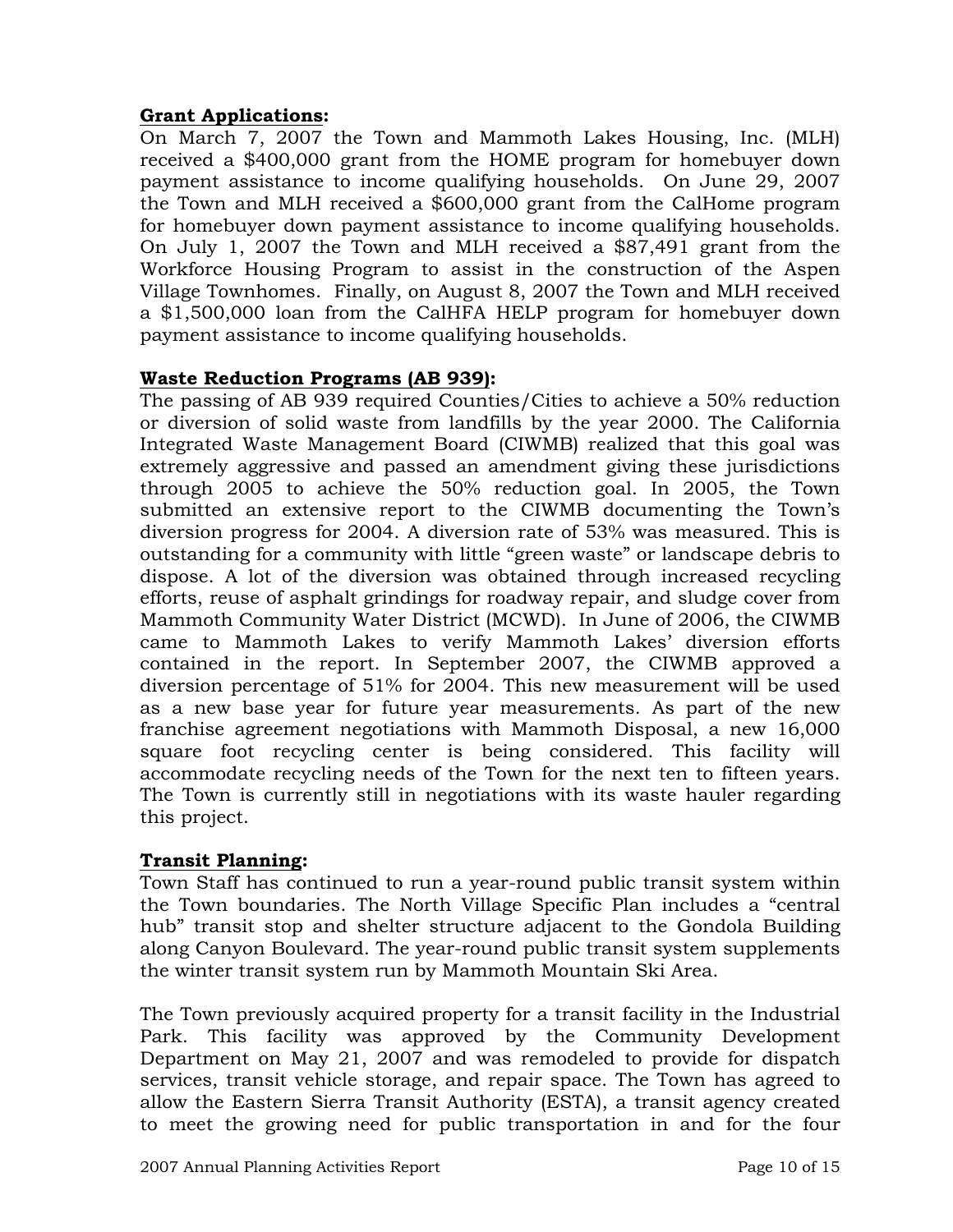member jurisdiction (including the Town of Mammoth Lakes) and throughout the entire Eastern Sierra region, to occupy a portion of this building as their main offices. In addition, a new transit study will be prepared by ESTA in 2008 to evaluate and expand year round transit service for resident, workforce, and visitor needs. The Town ordered 12 new trolleys, which were delivered in 2007 for expanded service. This trolley service complements the Mammoth Mountain Ski Area transit system by operating from 6p.m. until 1a.m. In addition, the Town has been collecting an additional one percent Transient Occupancy Tax that is primarily dedicated to transit services.

The Town has also completed an expansion of Town's maintenance shop to provide for proper maintenance of Town equipment designated to maintain streets and snow removal level of service required by Town policy. The additional space will allow for welding space with ventilation equipment in compliance with OSHA requirements.

### **Pedestrian Improvements in Commercial Areas:**

During 2007, design was underway for the Frontage Road rehabilitation that will provide street improvements, sidewalks, and landscaping along Main Street. Design was also underway for the lower Canyon Boulevard rehabilitation project that includes street improvements and sidewalks between Forest Trail and Lake Mary Road. Preliminary design work was done for the North Main Street Frontage improvements between Forest Trail and the Post Office. The Meridian Boulevard is another project that has started the design process and includes sidewalks from Sierra Park Road to Majestic Pines Drive.

In addition, the Town is working with Caltrans – District 9 on right of way studies and sidewalk alignments for Minaret Road and Main Street/State Route 203. The Town is also working on a grant application for a Transportation Demand Management (TDM) Plan to better coordinate transit and transportation with land use. This grant is funded by Caltrans.

### **Environmental Review:**

In conjunction with current planning application requests and project developments, numerous Categorical Exemptions were filed, four Mitigated Negative Declarations (Lode\*star, Tavern Road, Police Station, and North Village Parking Garage) were filed/adopted, and two Environmental Impact Reports (EIRs) (Eagle Lodge and the General Plan Update) and one EIR addendum (Ice Rink / Multi-use Facility) were filed/certified.

Also, four single-family homes in the Bluffs were studied and found to conform to the Bluffs EIR (Jansak, Kaufman, Clifford and Barrale). The Town is continuing work on five Mitigated Negative Declarations (Holiday Haus, Turner Propane Tank Farm, 7B Project, the Mammoth Yosemite Airport improvements, and the Mammoth Yosemite Airport Commercial Air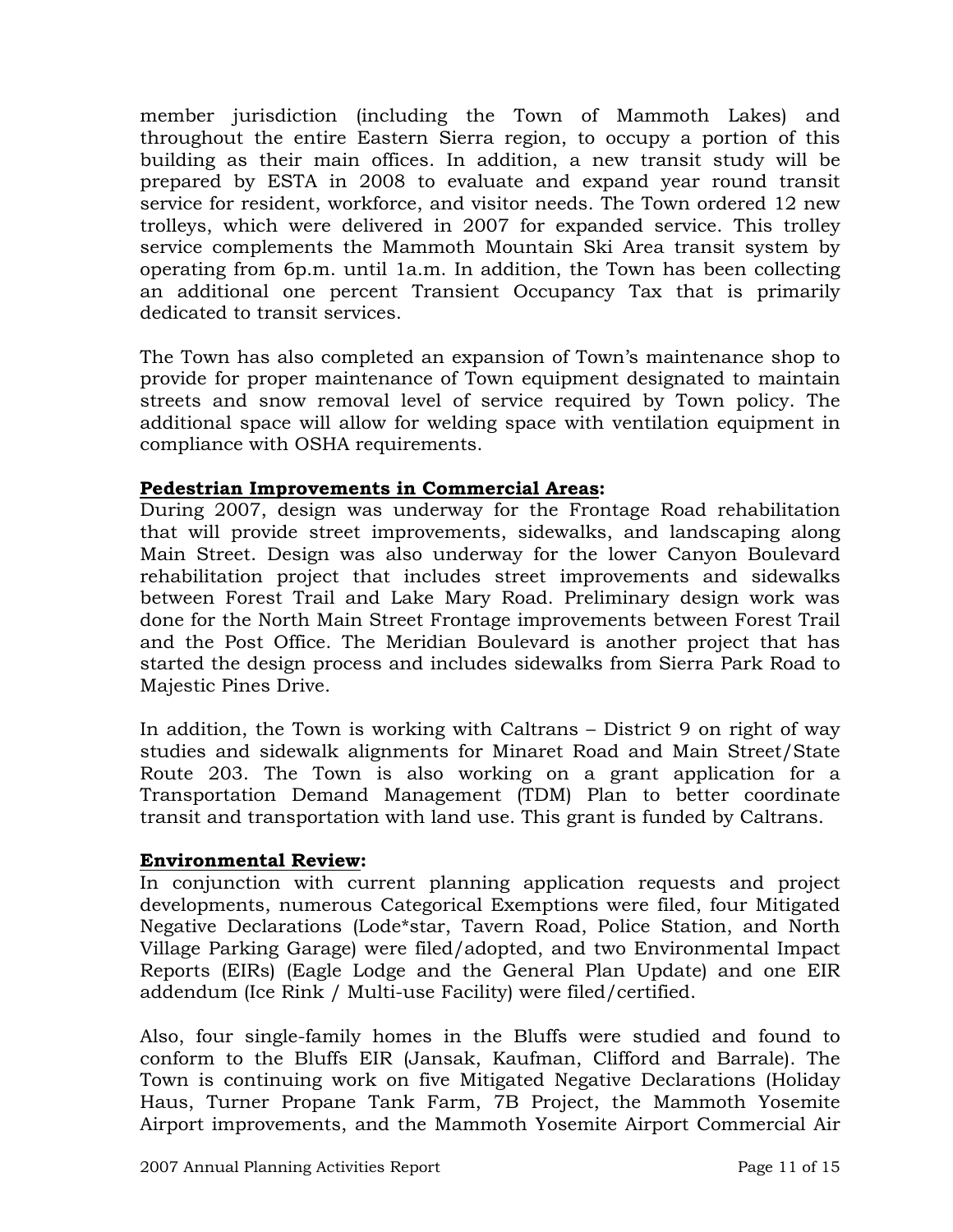Service) and six Environmental Impact Reports (EIRs) (Sherwin, Snowcreek VIII, Sierra Star Master Plan, Hidden Creek Crossing, Mammoth Crossing, and Clearwater).

## **Planning Application Requests**

**General Plan Amendments:** There was one General Plan Amendment filed in 2007.

GPA 2007-01: This amendment was initiated by Snowcreek Investment Company LP to remove the Sherwin Ski Bowl from the proposed Snowcreek VIII Master Plan (ZCA 2006-04). With the approval of the General Plan Update (GPA 2003-01), this application is no longer needed and has been withdrawn.

**District Zoning Amendments:** There were three District Zoning Amendments filed in 2007.

DZA 2007-01: This amendment was filed by Mammoth Crossing Ventures, LLC for the Mammoth Crossings project in the North Village Specific Plan area.

DZA 2007-02: This amendment was filed by Intrastar Mammoth LLC to transfer density within the Lodestar Master Plan and for a building height increase (7B project).

DZA 2007-03: This amendment was filed by Mammoth Bridges Development, LLC for revisions to the Altis project located within the Storied Places Master Plan.

**Zoning Code Amendments:** There were no Zoning Code (Text) Amendments filed in 2007.

**Use Permit Applications:** There were fifteen Use Permit Applications filed in 2007.

UPA 1988-19A: This application was initiated by Snowcreek Investment Company LP to amend the existing use permit for the nine-hole Snowcreek golf course to allow for storage of golf carts in cargo containers.

UPA 2004-25A: This application was initiated by Shelly Silva to amend the existing use permit for a three unit condominium project on Davison Road to allow for transient use. This was approved by Planning Commission on November 28, 2007.

UPA 2007-01: See Tentative Parcel Map application 36-225.

UPA 2007-02: This application was initiated by Intrastar and the Town of Mammoth Lakes for a municipal parking structure in the North Village Specific Plan area. This application was approved by Planning Commission on June 13, 2007.

UPA 2007-03: This application was initiated by the Town of Mammoth Lakes for an Ice Rink/Multi-use Center. This project was approved by Planning Commission on April 11, 2007.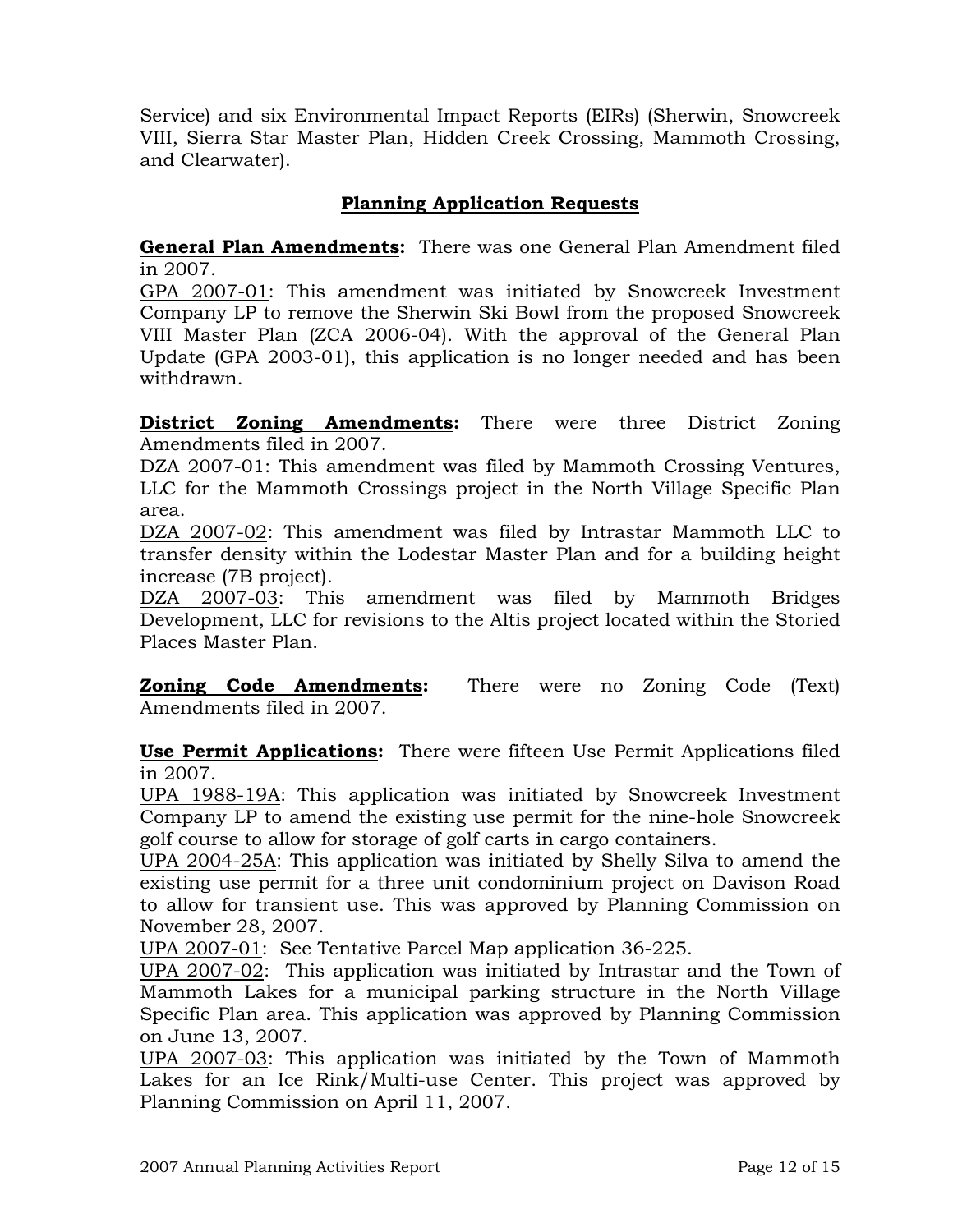UPA 2007-04: This application was initiated by Turner Propane for a propane tank facility located adjacent to Sherwin Creek Road.

UPA 2007-06: See District Zoning Amendment application 2007-02.

UPA 2007-07: This application was initiated by John Vereuck for a single room occupancy use of an existing motel and apartments. This project was approved by the Planning Commission on July 11, 2007.

UPA 2007-08: This application was initiated by Steve Johnson for a single family residence in the Bluffs Subdivision. This project was approved by Planning Commission on June 13, 2007.

UPA 2007-09: This application was initiated by Jodi DeVore for a drive-thru coffee kiosk on Main Street. This project was approved by Planning Commission on August 22, 2007.

UPA 2007-10: See Tentative Tract Map application 36-248.

UPA 2007-11: This application was initiated by Mammoth Hillside for the Mammoth Hillside parking amendment. It was approved by Planning Commission on November 14, 2007.

UPA 2007-12: This application was initiated by the Town of Mammoth Lakes for a new public safety building. This was approved by Planning Commission on December 12, 2007.

UPA 2007-13: See District Zoning Amendment application 2007-03.

UPA 2007-14: This application was initiated by C.E. Mammoth LLC for the Mammoth Hillside alternative housing mitigation plan. This project was approved by Planning Commission on February 13, 2008.

**Variance Applications:** There were two Variance Application request filed in 2007.

V 2007-01: See Use Permit application 2007-02.

V 2007-02: See Use Permit application 2007-12.

**Administrative Permits:** There were four Administrative Permits filed in 2007.

AP 2007-01: This application was initiated by Mammoth Sierra Center, LLC for outdoor sales at the Sierra Center Mall. This request was approved on February 13, 2007.

AP 2007-02: This application was initiated by Snowcreek Hilltop Development/Chadmar for two model homes in Phase 1 of the Snowcreek VII development. This was approved by the Community Development Department on June 13, 2007.

AP 2007-03: This application was initiated by Craig Tapley for a towing facility and impound yard.

AP 2007-04: This application was initiated by Snowcreek Investment Company LP for a temporary stockpile for the Snowcreek VII project located east of Fairway Drive (grading permit 2006-15). This was approved by the Community Development Department on August 3, 2007.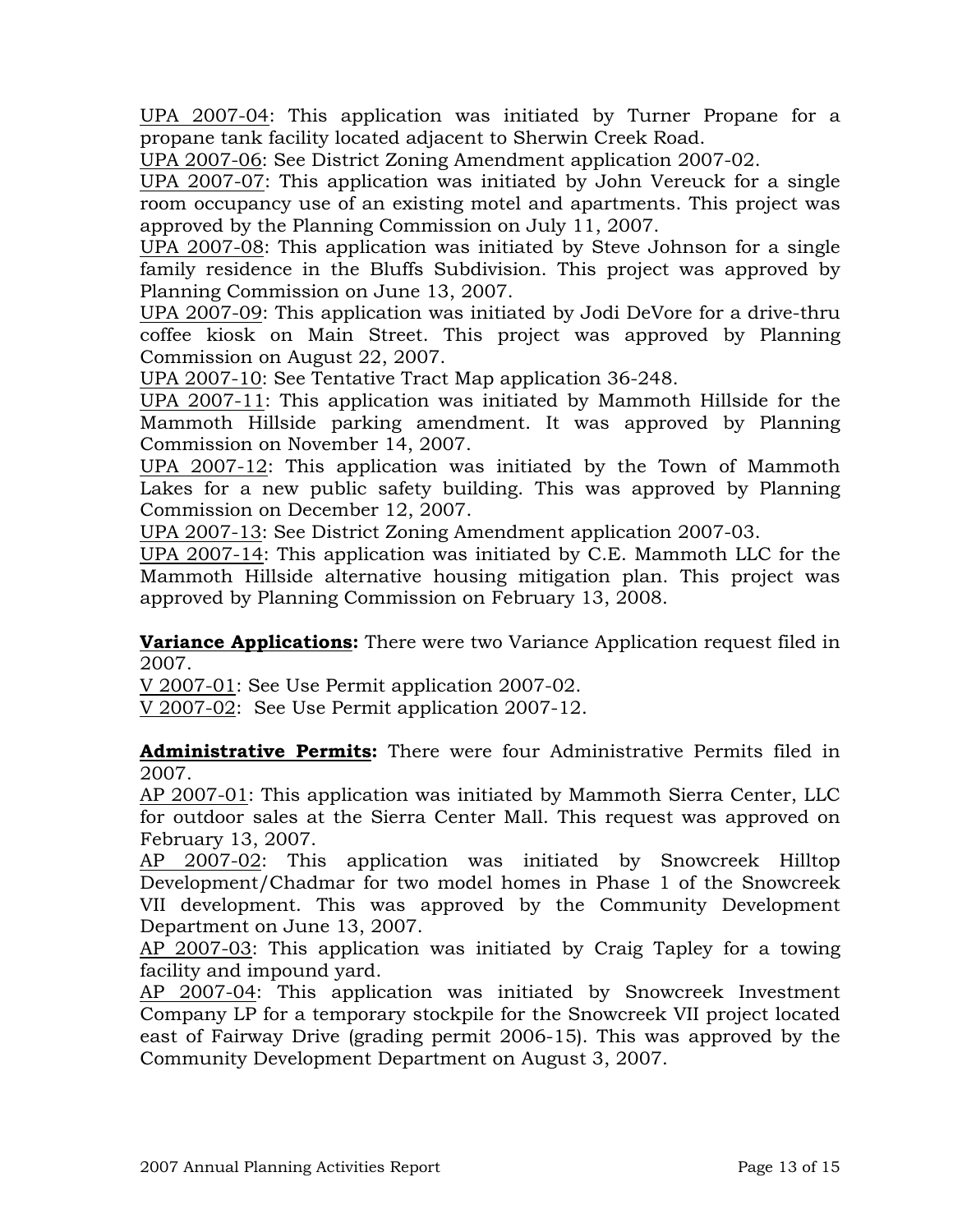**Lot Line Adjustments:** There were six Lot Line Adjustment applications filed in 2007.

LLA 2007-01: This application was filed by St Joseph's Church to adjust lot lines. This project was approved by the Community Development Department on April 26, 2007.

LLA 2007-02: This application was filed by Mammoth Lakes Family Associates to merge two lots. This application was approved by the Community Development Department on January 30, 2007.

LLA 2007-04: This application was filed by Mono County Office of Education to adjust lot lines for the Ice Rink/Multi-use Center. This application was approved by the Community Development Department on June 20, 2007. LLA 2007-05: See Tentative Tract Map application 36-248.

LLA 2007-06: This application was filed by The Grove 6a and 8c sites/Triad Holmes Associates to adjust lot lines. This application has been withdrawn.

LLA 2007-07: This application was filed by Intrastar Mammoth Village Subsidiary I, LLC to adjust lot lines east of the new Berner Street alignment. This request was approved by Community Development Department on November 7, 2007.

**Tentative Parcel Maps:** There were three application requests for Tentative Parcel Maps in 2007.

TPM 36-223: This application was initiated by John and Shelly Silva (North Star Company) for the conversion of a 3-unit project into a non-transient form of ownership. This project was approved on March 28, 2007.

TPM 36-225: This application was initiated by Hines to demolish an existing duplex and build four free-standing condominium units on two adjacent lots. This request was approved by the Planning Commission on August 22, 2007.

TPM 36-226: See Use Permit application 2007-02.

**Tentative Tract Maps:** There were four application requests for Tentative Tract Map approvals or extensions in 2007.

TTM 36-227 (time extension): This application was filed by E.Ward Jones for the Golden Eagle Villas Tentative Tract Map. This application was approved by Planning Commission on February 28, 2007.

TTM 36-247: See District Zoning Amendment application 2007-02.

TTM 36-248: This application was filed by Mammoth Mountain Ski Area for Eagle Lodge.

TTM 36-249: See District Zoning Application 2007-03.

**Sign Review Permits:** There were approximately twenty-one application requests for various sign permits submitted during 2007.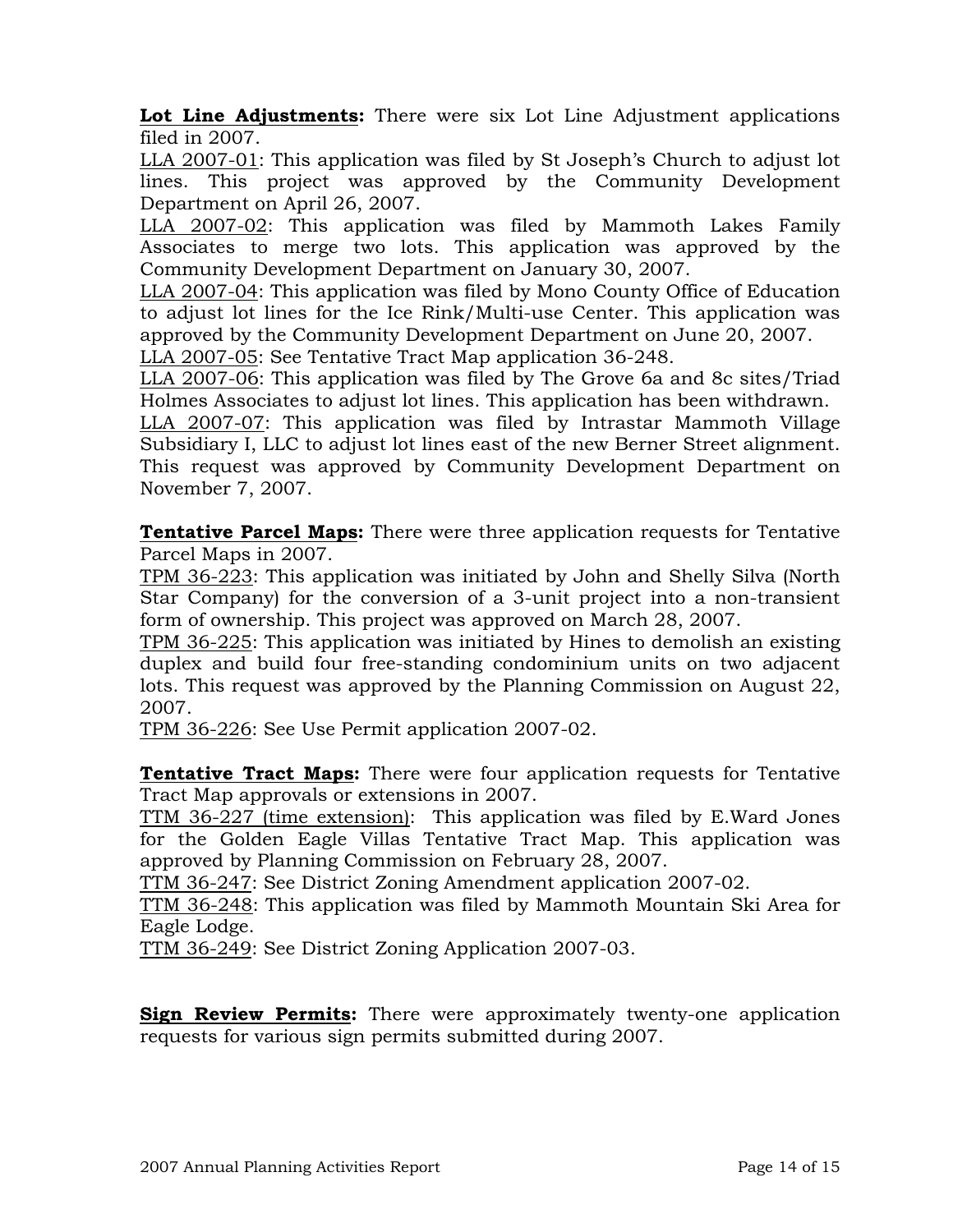**Business License Registrations:** There were a total of 192 business license registrations reviewed and approved in 2007. All registrations were routed through the planning department for review and approval. Of the total registrations, 126 listed business locations are within the Town of Mammoth Lakes.

**Tree Removal Permits:** There were 54 tree removal permit requests submitted for the Town's review. Approximately 400 trees were approved for removal in 2007. Some of these tree removal permits were requests based on recommendations from the Mammoth Lakes Fire Protection District to provide defensible space around residences and other structures.

**Building Permit Planchecks:** There were 508 building permit planchecks reviewed during 2007. Of these planchecks reviewed, 17 were for multiple dwelling units and 10 were for single-family dwelling units (see Attachment 1, "Annual Element Progress Report – Housing Element Implementation" Table A2 for more information).

**Code Compliance:** During 2007, there were multiple Code Compliance citations issued, mostly for garbage violations. Various Code Compliance warning notices were also issued, many related to illegal signage and exterior lighting.

### **Website:**

Municipal (Zoning) Code and General Plan information, including district planning information, with download availability can be located at the Town of Mammoth Lakes website at: www.ci.mammoth-lakes.ca.us. Active planning projects information such as proposed plans and CEQA documents are available on the Town's website. In addition, all Planning Commission and Town Council agenda packets and minutes are posted on the Town's website.

**Attachment 1:** Annual Element Progress Report – Housing Element Implementation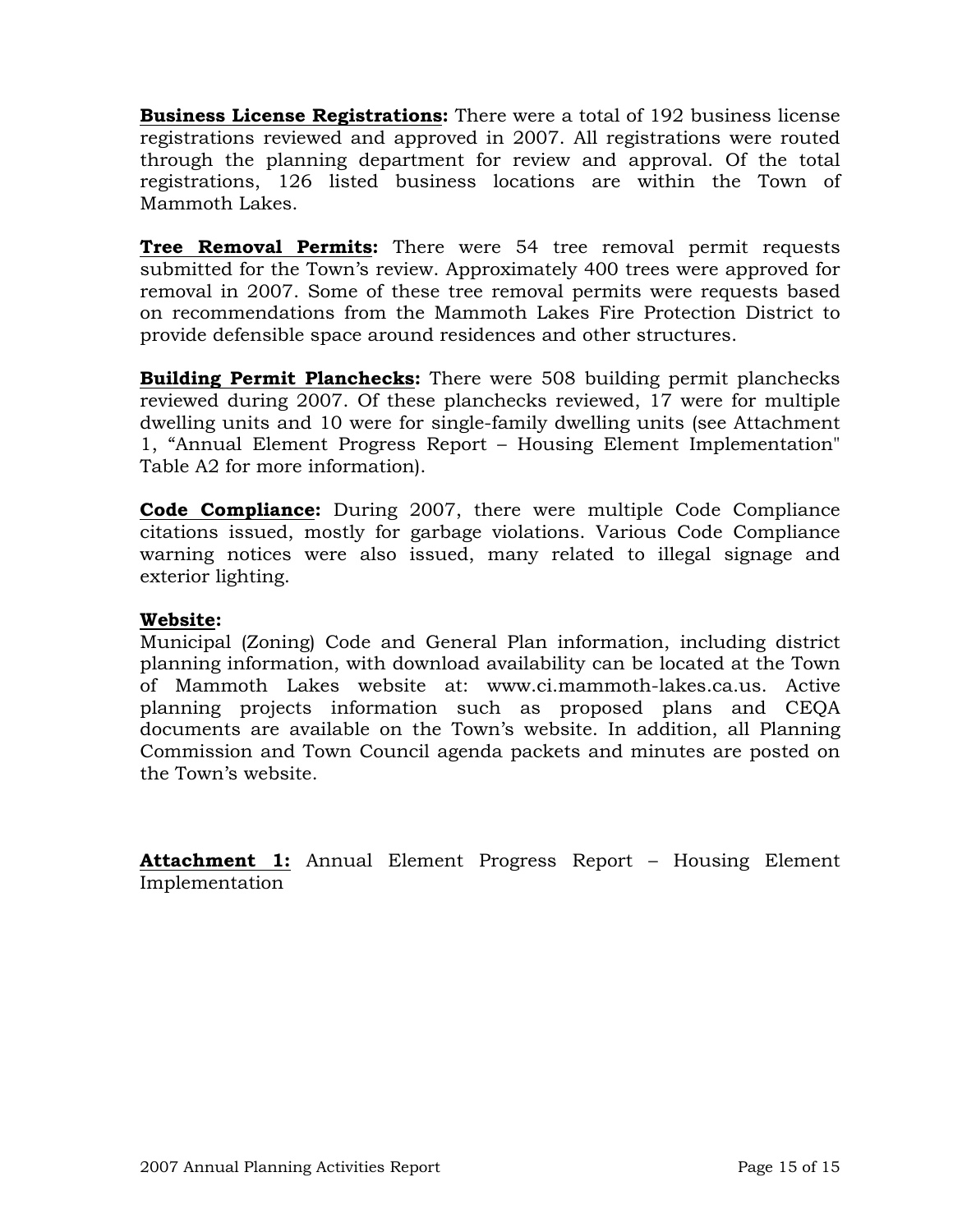**Attachment 1**page 1 of 7

# **ANNUAL ELEMENT PROGRESS REPORT***Housing Element Implementation*

(CCR Title 25 §6202 )

**Jurisdiction**

Mammoth Lakes, CA

1-Jan-07 -31-Dec-07**Reporting Period** 

**Table A**

#### **Annual Building Activity Report Very Low-, Low-, and Moderate-Income Units and Mixed-Income Multifamily Projects**

| <b>Housing Development Information</b>          |                  |              |                                    |        |                |                     |                        | <b>Housing with Financial</b><br>Assistance and/or<br><b>Deed Restrictions</b> |                                                                  | <b>Housing without</b><br><b>Financial Assistance</b><br>or Deed Restrictions                                                                                                    |
|-------------------------------------------------|------------------|--------------|------------------------------------|--------|----------------|---------------------|------------------------|--------------------------------------------------------------------------------|------------------------------------------------------------------|----------------------------------------------------------------------------------------------------------------------------------------------------------------------------------|
| 1                                               | 2                | 3            |                                    |        | $\overline{4}$ |                     | 5                      | 6                                                                              | $\overline{7}$                                                   | 8                                                                                                                                                                                |
| Project Identifier                              |                  | Tenure       | Affordability by Household Incomes |        |                | <b>Total Units</b>  | Assistance<br>Programs | <b>Deed</b><br><b>Restricted</b>                                               | Note below the number of units<br>be affordable<br>determined to |                                                                                                                                                                                  |
| (may be APN No.,<br>project name or             | Unit<br>Category | R=Renter     | Very Low-                          | Low-   | Moderate-      | Above               | per<br>Project         | for Each<br>Development                                                        | <b>Units</b>                                                     | or deed<br>without<br>financial<br>restrictions<br>attach an<br>and<br>explanation how the jurisdiction<br>determined<br>the<br>units were<br>affordable. Refer to instructions. |
| address)                                        |                  | O=Owner      | Income                             | Income | Income         | Moderate-<br>Income |                        | See<br>Instructions                                                            | <b>See</b><br><b>Instructions</b>                                |                                                                                                                                                                                  |
| <b>Jefferies</b>                                | $5+$             | $\mathsf{R}$ |                                    | 16     |                |                     | 16                     | CDBG, HOME,<br>Housing Bonds,<br>WFH, and tax<br>credits                       | 16                                                               |                                                                                                                                                                                  |
| Bigwood                                         | $2 - 4$          | $\circ$      |                                    |        |                |                     | 1                      | Mitigation                                                                     | 1                                                                |                                                                                                                                                                                  |
| Nordica                                         | $2 - 4$          | $\circ$      |                                    |        |                |                     | 1                      | Mitigation                                                                     | 1                                                                |                                                                                                                                                                                  |
|                                                 |                  |              |                                    |        |                |                     |                        |                                                                                |                                                                  |                                                                                                                                                                                  |
|                                                 |                  |              |                                    |        |                |                     |                        |                                                                                |                                                                  |                                                                                                                                                                                  |
|                                                 |                  |              |                                    |        |                |                     |                        |                                                                                |                                                                  |                                                                                                                                                                                  |
| (9) Total of Above Moderate from Table A2<br>▶  |                  |              | 27                                 | 27     |                |                     |                        |                                                                                |                                                                  |                                                                                                                                                                                  |
| (10) Total by income units<br>(Field 5) Table A | ▶                |              |                                    | 17     |                |                     | 45                     |                                                                                |                                                                  |                                                                                                                                                                                  |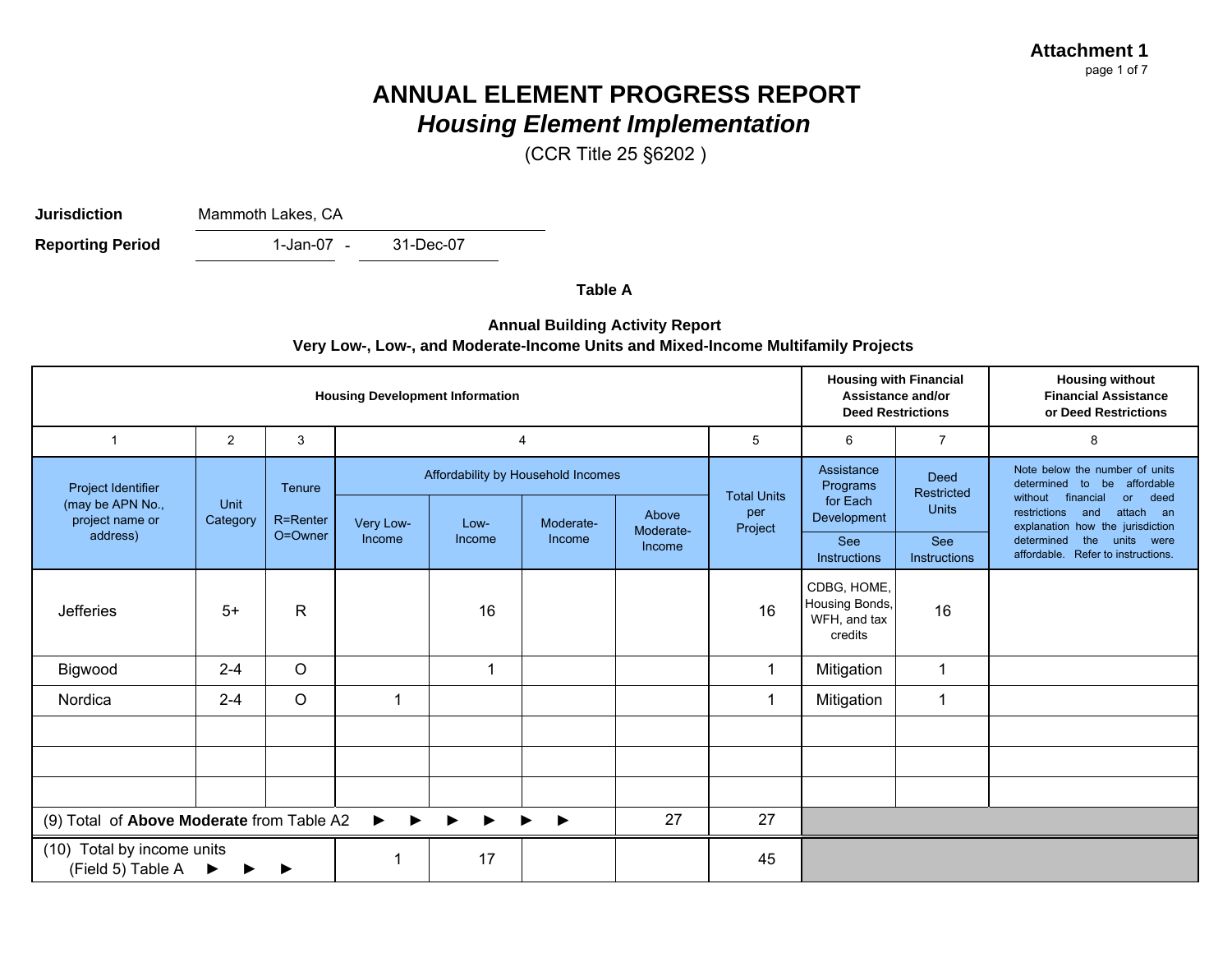#### **Attachment 1**page 2 of 7

# **ANNUAL ELEMENT PROGRESS REPORT***Housing Element Implementation*

(CCR Title 25 §6202 )

**Jurisdiction**Mammoth Lakes, CA

**Reporting Period** 

1-Jan-07 -31-Dec-07

## **Table A2**

# **Annual building Activity Report Summary for Above Moderate-Income Units (not including those units reported on Table A)**

|                                                     | <b>Single Family</b> | <b>2 - 4 Units</b> | 5+ Units | <b>Second Unit</b> | <b>Mobile Homes</b> | <b>Total</b> |
|-----------------------------------------------------|----------------------|--------------------|----------|--------------------|---------------------|--------------|
| No. of Units Permitted for<br><b>Above Moderate</b> | 10                   | דו                 |          |                    |                     | 27           |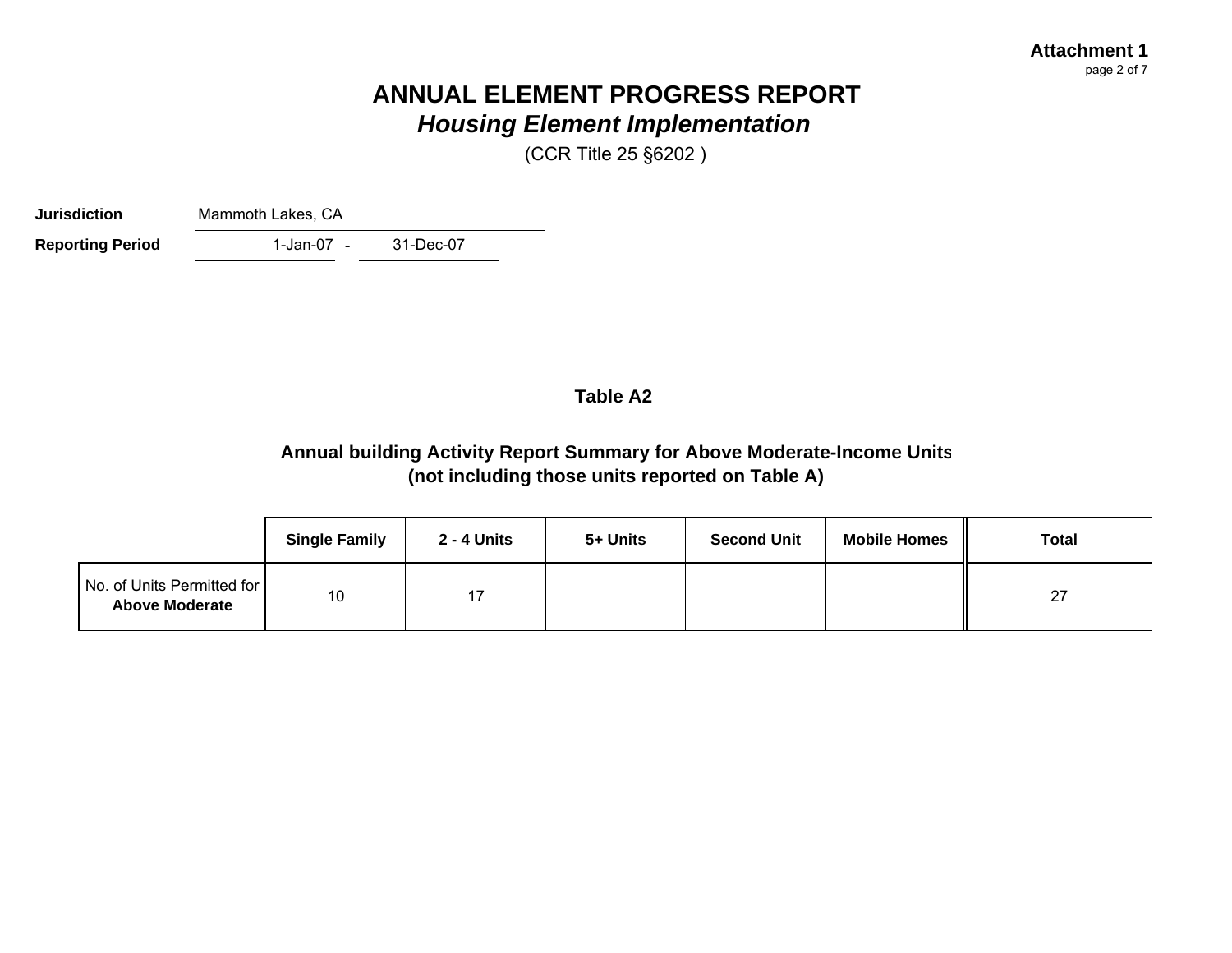# **ANNUAL ELEMENT PROGRESS REPORT***Housing Element Implementation*

(CCR Title 25 §6202 )

**Jurisdiction**

Mammoth Lakes, CA

1-Jan-07 - 31-Dec-07 **Reporting Period** 

### **Table B**

## **Regional Housing Needs Allocation Progress**

#### **Permitted Units Issued by Affordability**

|                                                                                            | Enter Calendar Year starting with the first year of<br>the RHNA allocation period. See Example. |                                              | $7/1/06 -$<br>12/31/06 | 2007                   | 2008      | 2009      | 2010      | 2011      | 2012      | 2013      | 2014      | <b>Total Units</b>     | Total                             |
|--------------------------------------------------------------------------------------------|-------------------------------------------------------------------------------------------------|----------------------------------------------|------------------------|------------------------|-----------|-----------|-----------|-----------|-----------|-----------|-----------|------------------------|-----------------------------------|
|                                                                                            | <b>Income Level</b>                                                                             | <b>RHNA</b><br>Allocation by<br>Income Level | Year                   | Year<br>$\overline{2}$ | Year<br>3 | Year<br>4 | Year<br>5 | Year<br>6 | Year<br>7 | Year<br>8 | Year<br>9 | to Date<br>(all years) | Remaining RHNA<br>by Income Level |
|                                                                                            | Deed<br>Restricted                                                                              |                                              |                        |                        |           |           |           |           |           |           |           |                        |                                   |
| Very Low                                                                                   | Non-deed<br>restricted                                                                          | 60                                           |                        |                        |           |           |           |           |           |           |           |                        | 59                                |
|                                                                                            | Deed<br>Restricted                                                                              | 53                                           | 4                      | 17                     |           |           |           |           |           |           |           | 21                     |                                   |
| Low                                                                                        | Non-deed<br>restricted                                                                          |                                              |                        |                        |           |           |           |           |           |           |           |                        | 32                                |
|                                                                                            | Deed<br>Restricted                                                                              |                                              | 16                     |                        |           |           |           |           |           |           |           | 16                     |                                   |
| Moderate                                                                                   | Non-deed<br>restricted                                                                          | 69                                           |                        |                        |           |           |           |           |           |           |           |                        | 53                                |
|                                                                                            | Above Moderate                                                                                  | 114                                          | 20                     |                        |           |           |           |           |           |           |           | 20                     | 94                                |
| Total RHNA by COG.                                                                         | Enter allocation number:                                                                        | 296                                          |                        |                        |           |           |           |           |           |           |           |                        |                                   |
| Total Units ▶                                                                              | $\blacktriangleright$                                                                           |                                              | 40                     | 18                     |           |           |           |           |           |           |           | 58                     | 238                               |
| Remaining Need for RHNA Period<br>$\blacktriangleright$<br>$\blacktriangleright$<br>▸<br>▶ |                                                                                                 |                                              |                        |                        |           |           |           |           |           |           |           |                        |                                   |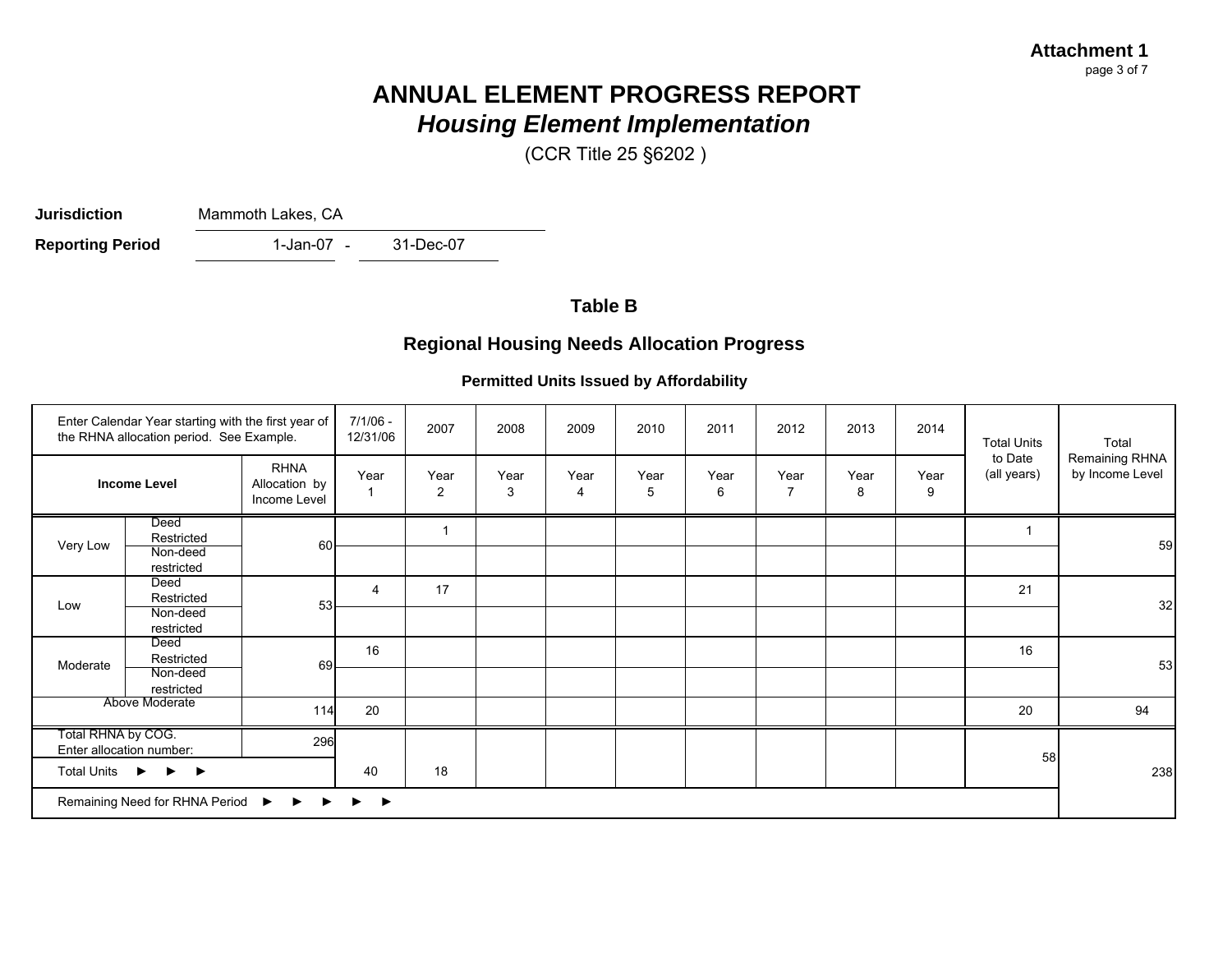# **ANNUAL ELEMENT PROGRESS REPORT***Housing Element Implementation*

(CCR Title 25 §6202 )

**Jurisdiction**

Mammoth Lakes, CA

1-Jan-07 - 31-Dec-07 **Reporting Period** 

**Table C**

## **Program Implementation Status**

| <b>Program Description</b><br>(By Housing Element Program Names) | Housing Programs Progress Report - Government Code Section 65583.<br>Describe progress of all programs including progress in removing regulatory barriers as identified in Housing<br>Element. |                                |                                                                                                                                                                                          |  |  |  |  |  |
|------------------------------------------------------------------|------------------------------------------------------------------------------------------------------------------------------------------------------------------------------------------------|--------------------------------|------------------------------------------------------------------------------------------------------------------------------------------------------------------------------------------|--|--|--|--|--|
| Name of Program                                                  | Objective                                                                                                                                                                                      | <b>Deadline</b><br>in H.E.     | <b>Status of Program Implementation</b>                                                                                                                                                  |  |  |  |  |  |
| Program 1.A.                                                     | Maintain the mobile home park<br>zoning on existing mobile home<br>parks.                                                                                                                      | On-going                       | Achieved successfully through the Town Zoning<br>Code.                                                                                                                                   |  |  |  |  |  |
| Program 1.B.                                                     | Facilitate and encourage affordable<br>housing projects.                                                                                                                                       | On-going                       | Successfully implemented through State of<br>California Density Bonus Law and Town General<br>Plan and Zoning Code, which allow up to a double<br>density bonus for qualifying projects. |  |  |  |  |  |
| Program 1.C.                                                     | Support the establishment of a<br>nonprofit corporation or trust for the<br>development and operation of<br>affordable housing.                                                                | Not specified                  | Achieved successfully through partnerships.<br>Mammoth Lakes Housing was incorporated as a<br>California Public Benefit Corporation in July 2002.                                        |  |  |  |  |  |
| Program 1.D.                                                     | Place a referendum before the<br>voters for the approval of publicly<br>assisted low-income housing.                                                                                           | At the earliest<br>opportunity | Achieved successfully. In 1996, 200 units of<br>publicly assisted low-income housing units were<br>approved.                                                                             |  |  |  |  |  |
| Program 1.E.                                                     | Modify zoning to allow emergency<br>shelters and transitional housing for<br>the homeless as a permitted use.                                                                                  | Not specified                  | Successfully implemented through the Town's<br>Zoning Code.                                                                                                                              |  |  |  |  |  |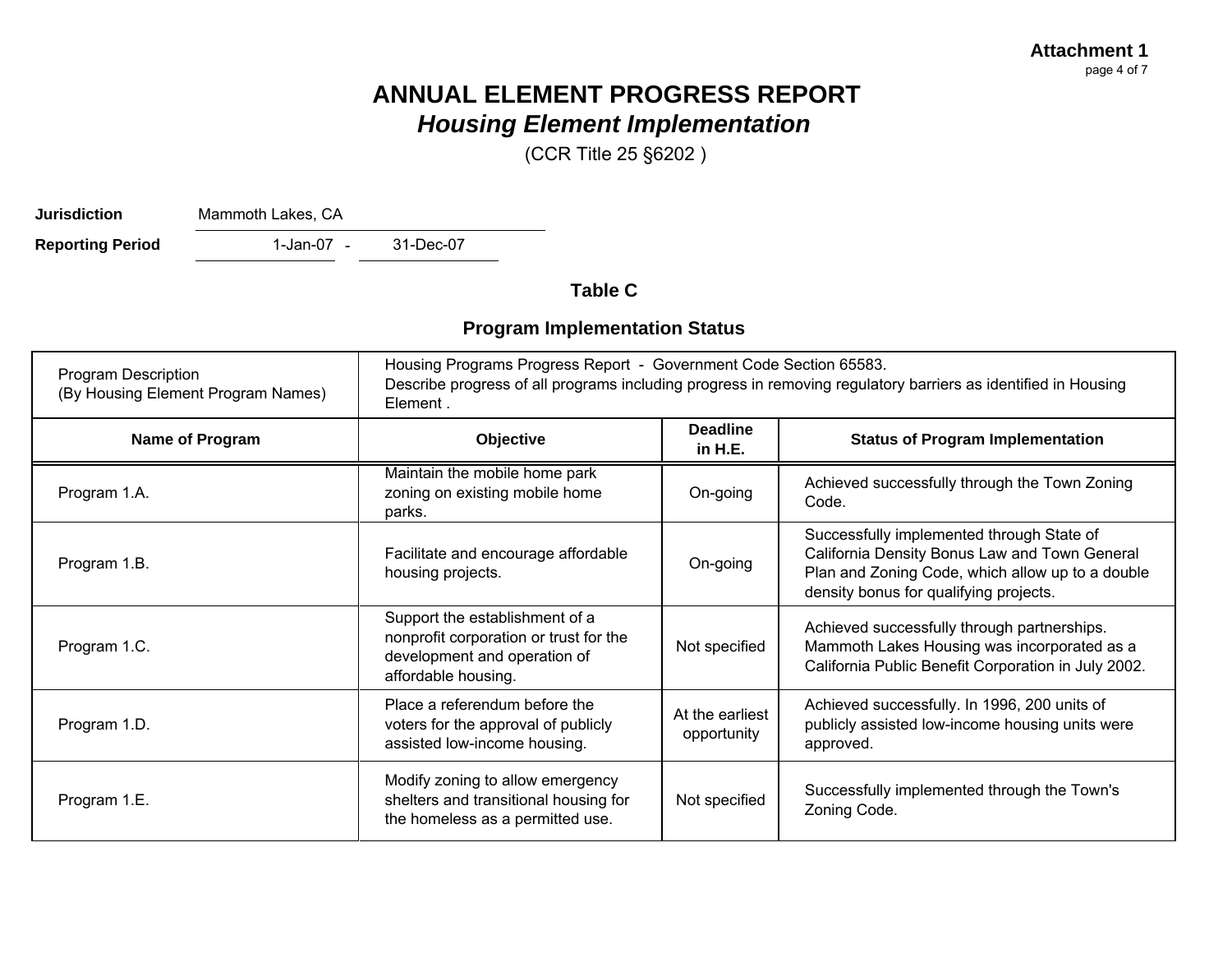**Attachment 1** page 5 of 7

# **ANNUAL ELEMENT PROGRESS REPORT** *Housing Element Implementation*

(CCR Title 25 §6202 )

| <b>Jurisdiction</b>     | Mammoth Lakes, CA |                                                                                                                                                                       |                                                    |                                                                                                                                                                                                                          |
|-------------------------|-------------------|-----------------------------------------------------------------------------------------------------------------------------------------------------------------------|----------------------------------------------------|--------------------------------------------------------------------------------------------------------------------------------------------------------------------------------------------------------------------------|
| <b>Reporting Period</b> | $1-Jan-07 -$      | 31-Dec-07                                                                                                                                                             |                                                    |                                                                                                                                                                                                                          |
| Program 1.F.            |                   | Achieve fair share of regional<br>housing need.                                                                                                                       | On-going<br>(next deadline<br>is December<br>2008) | Town has set a target of of a minimum of 60 new<br>units of very low-income housing, 53 units of low-<br>income housing, and 69 units of moderate income<br>housing for the five-year period ending in<br>December 2008. |
| Program 1.G.            |                   | Establish a redevelopment agency.                                                                                                                                     | Fiscal year<br>1992-1993                           | The Town of Mammoth Lakes had its<br>Redevelopment Plan rejected by the courts.<br>Redevelopment is not a tool that is available to the<br>Town of Mammoth Lakes at this time.                                           |
| Program 2.A.            |                   | Enforce the California Administrative<br>Code as it pertains to handicapped<br>accessibility.                                                                         | On-going                                           | Successfully implemented. The Town of<br>Mammoth Lakes has been ensuring that all new<br>developments and rehabilitations of housing units<br>meet the requirements of the California code of<br>regulations.            |
| Program 2.B             |                   | Continue to permit manufactured<br>housing in all residential zones and<br>"Granny" housing as defined in the<br>Government Code.                                     | On-going                                           | Achieved successfully. The Zoning Code<br>appropriately reflects the State Law requiring local<br>jurisdictions to allow "Granny" units on single<br>family zoned properties.                                            |
| Program 2.C.            |                   | Establish a referral program so that<br>persons with complaints requiring<br>housing discrimination may be<br>directed to the appropriate state or<br>federal agency. | 31-Dec-93                                          | Achieved successfully. Brochures are available at<br>the Town offices.                                                                                                                                                   |
| Program 2.D.            |                   | Increase the number of Section 8<br>Vouchers available to the<br>community, if possible.                                                                              | Not specified                                      | Achieved successfully. There are 15 Section 8<br>vouchers available in Mono County. The Town<br>will not pursue additional increases in Vouchers,<br>as funding is not available from State or federal<br>sources.       |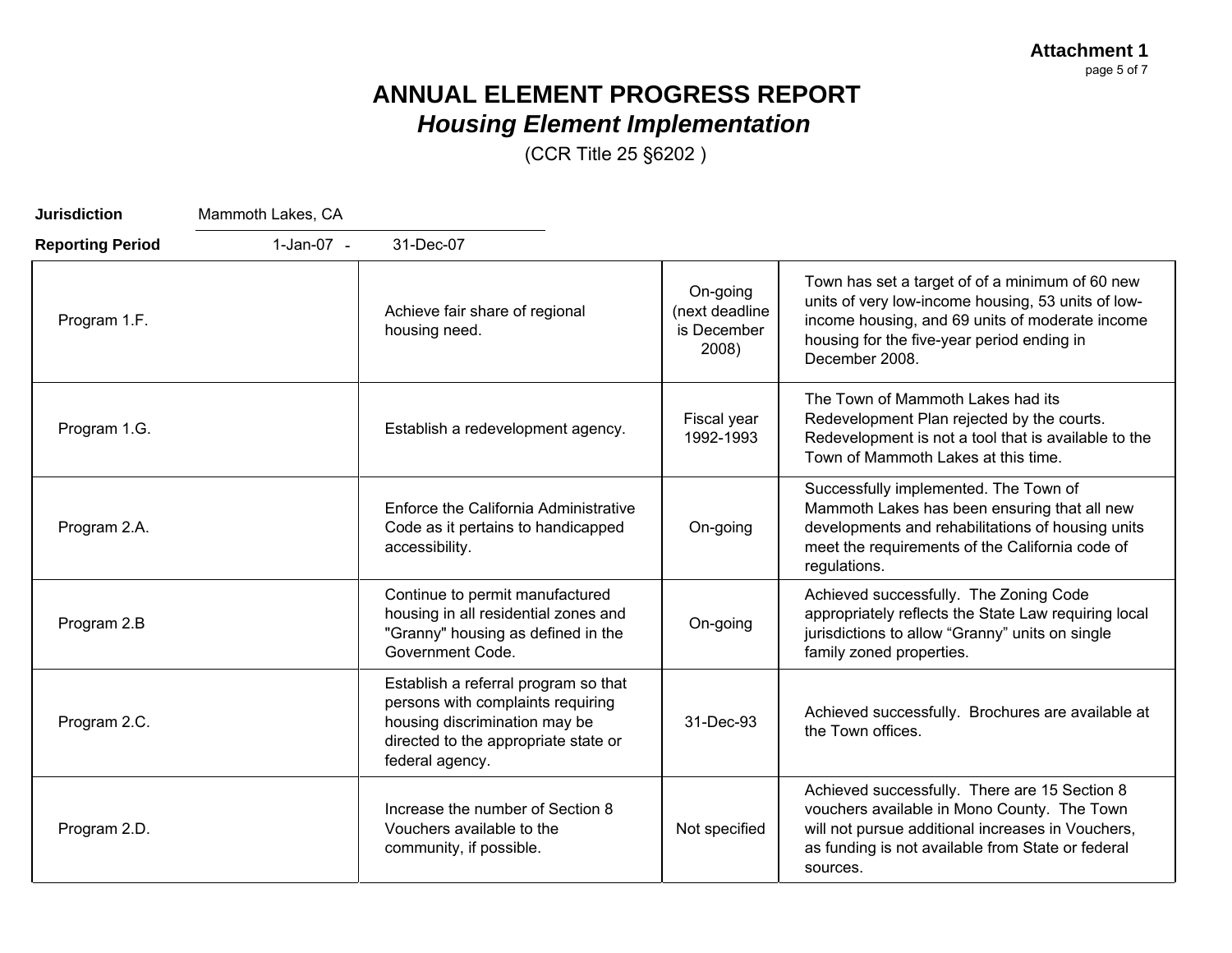**Attachment 1** page 6 of 7

# **ANNUAL ELEMENT PROGRESS REPORT** *Housing Element Implementation*

(CCR Title 25 §6202 )

| <b>Jurisdiction</b>     | Mammoth Lakes, CA |                                                                                                                                                                                                                                  |               |                                                                                                                                                                                                                                                                         |
|-------------------------|-------------------|----------------------------------------------------------------------------------------------------------------------------------------------------------------------------------------------------------------------------------|---------------|-------------------------------------------------------------------------------------------------------------------------------------------------------------------------------------------------------------------------------------------------------------------------|
| <b>Reporting Period</b> | 1-Jan-07 -        | 31-Dec-07                                                                                                                                                                                                                        |               |                                                                                                                                                                                                                                                                         |
| Program 3.A.            |                   | Enforce the requirements of Title 24<br>of the California Code of<br>Regulations (Building Code).                                                                                                                                | On-going      | Implemented successfully.                                                                                                                                                                                                                                               |
| Program 3.B.            |                   | Continue to promote energy<br>conservation programs.                                                                                                                                                                             | On-going      | Achieved successfully. To date over 3,000 old<br>woodstoves and fireplaces have been replaced.<br>The Town's Planning Application form refers<br>applicants to energy savings groups such as High<br>Sierra Energy Foundation.                                          |
| Program 4.A.            |                   | Pursue housing code enforcement<br>and develop a housing rehabilitation<br>program which includes<br>weatherization, minor repairs, and<br>unit rehabilitation.                                                                  | Not specified | Achieved through partnership. Mammoth<br>homeowners and renters are eligible to participate<br>in weatherization programs. The development<br>boom has provided incentive for the private sector<br>to initiate rehabilitation.                                         |
| Program 4.B.            |                   | Continue to not require removal or<br>conversion of housing units which<br>have been made nonconforming as<br>a result of changes in zoning.                                                                                     | On-going      | Achieved successfully. The Town Zoning Code<br>continues to allow nonconforming residential uses<br>to be maintained.                                                                                                                                                   |
| Program 4.C.            |                   | Assure that new major projects do<br>not have an adverse effect on the<br>Town's housing supply.                                                                                                                                 | On-going      | Achieved successfully. The Town Council<br>updated Affordable Housing Mitigation<br>Regulations in 2005. The CEQA process<br>continues to be used to evaluate project impacts<br>to housing.                                                                            |
| Program 4.D.            |                   | Review all future NEPA documents<br>for expansion of Mammoth Mountain<br>and other developments on National<br>Forest land to assure that said<br>development has no adverse effect<br>on the housing stock of the<br>community. | On-going      | Implemented successfully though partnerships.<br>Although the USDA Forest Service does not allow<br>Mammoth Mountain Ski Area (MMSA) to provide<br>on-site employee housing, MMSA continues to<br>provide housing opportunities as well as upgrade<br>or replace units. |